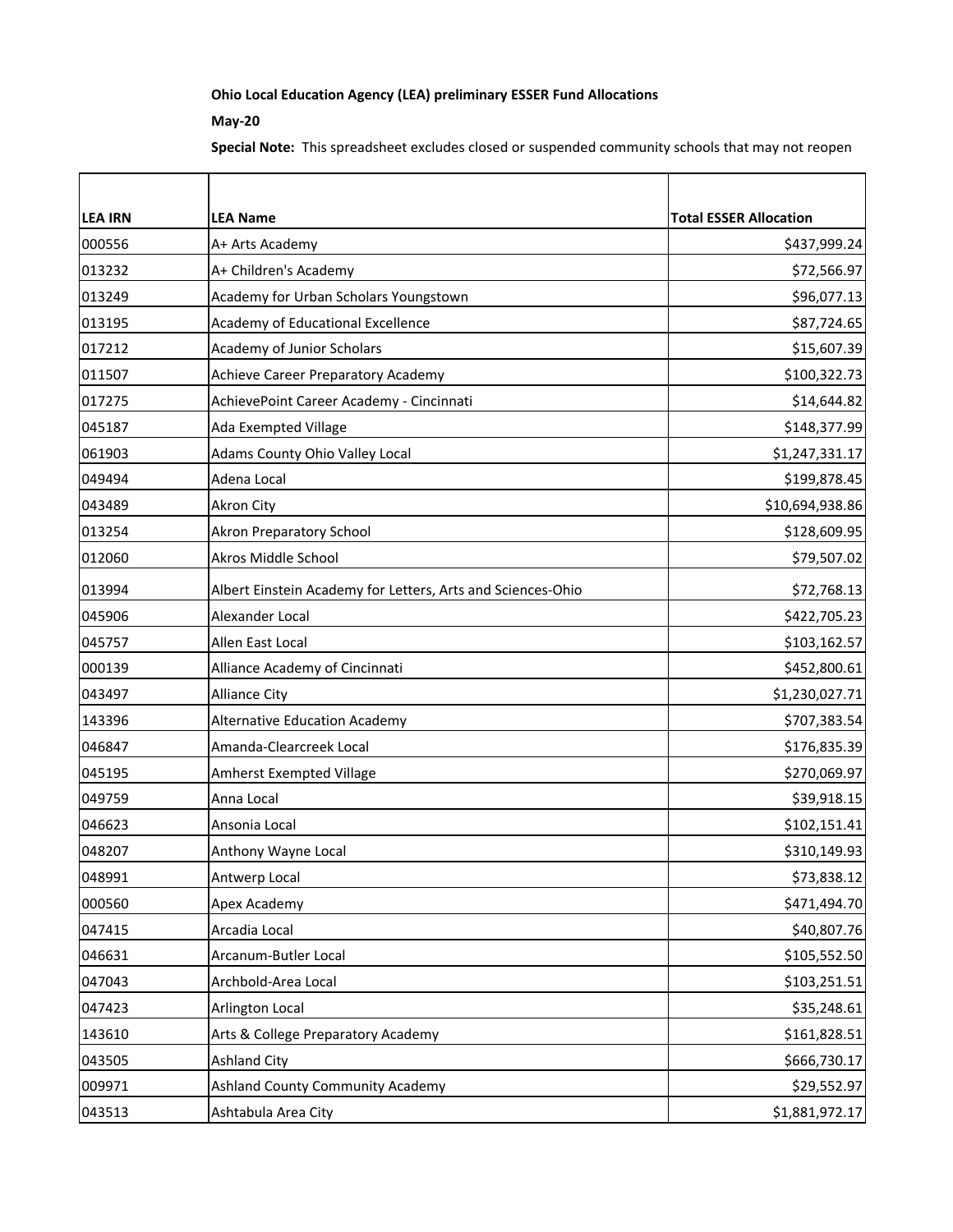| 043521 | <b>Athens City</b>                  | \$720,036.03   |
|--------|-------------------------------------|----------------|
| 000288 | Auglaize County Educational Academy | \$15,326.14    |
| 049171 | Aurora City                         | \$115,369.30   |
| 048298 | <b>Austintown Local Schools</b>     | \$736,337.88   |
| 134122 | Autism Model School                 | \$42,435.99    |
| 048124 | Avon Lake City                      | \$136,282.07   |
| 048116 | Avon Local                          | \$158,062.15   |
| 046706 | Ayersville Local                    | \$51,618.00    |
| 043539 | <b>Barberton City</b>               | \$1,111,298.66 |
| 045203 | <b>Barnesville Exempted Village</b> | \$211,024.93   |
| 046300 | Batavia Local                       | \$403,833.33   |
| 045765 | <b>Bath Local</b>                   | \$232,360.15   |
| 043547 | <b>Bay Village City</b>             | \$107,931.33   |
| 043554 | <b>Beachwood City</b>               | \$85,302.55    |
| 015709 | <b>Beacon Academy</b>               | \$112,974.60   |
| 012501 | <b>Beacon Hill Academy</b>          | \$33,152.88    |
| 046425 | <b>Beaver Local</b>                 | \$327,341.68   |
| 047241 | <b>Beavercreek City</b>             | \$367,800.12   |
| 043562 | <b>Bedford City</b>                 | \$1,050,057.55 |
| 011390 | <b>Bella Academy of Excellence</b>  | \$200,144.97   |
| 043570 | <b>Bellaire Local</b>               | \$392,603.75   |
| 047274 | Bellbrook-Sugarcreek Local          | \$163,233.73   |
| 043588 | <b>Bellefontaine City</b>           | \$633,465.19   |
| 043596 | <b>Bellevue City</b>                | \$261,106.69   |
| 043604 | <b>Belpre City</b>                  | \$263,341.91   |
| 048074 | Benjamin Logan Local                | \$176,920.46   |
| 000843 | <b>Bennett Venture Academy</b>      | \$451,581.41   |
| 048926 | Benton Carroll Salem Local          | \$144,672.99   |
| 043612 | Berea City                          | \$991,702.11   |
| 047167 | <b>Berkshire Local</b>              | \$175,715.77   |
| 046854 | <b>Berne Union Local</b>            | \$139,630.65   |
| 048611 | <b>Bethel Local</b>                 | \$52,200.46    |
| 046318 | Bethel-Tate Local                   | \$215,787.57   |
| 043620 | <b>Bexley City</b>                  | \$148,884.96   |
| 046748 | <b>Big Walnut Local</b>             | \$179,126.90   |
| 014231 | Bio-Med Science Academy STEM School | \$26,863.57    |
| 142919 | Black River Career Prep High School | \$26,713.64    |
| 048462 | <b>Black River Local</b>            | \$218,680.09   |
| 046383 | <b>Blanchester Local</b>            | \$233,275.76   |
| 046862 | <b>Bloom-Carroll Local</b>          | \$87,386.13    |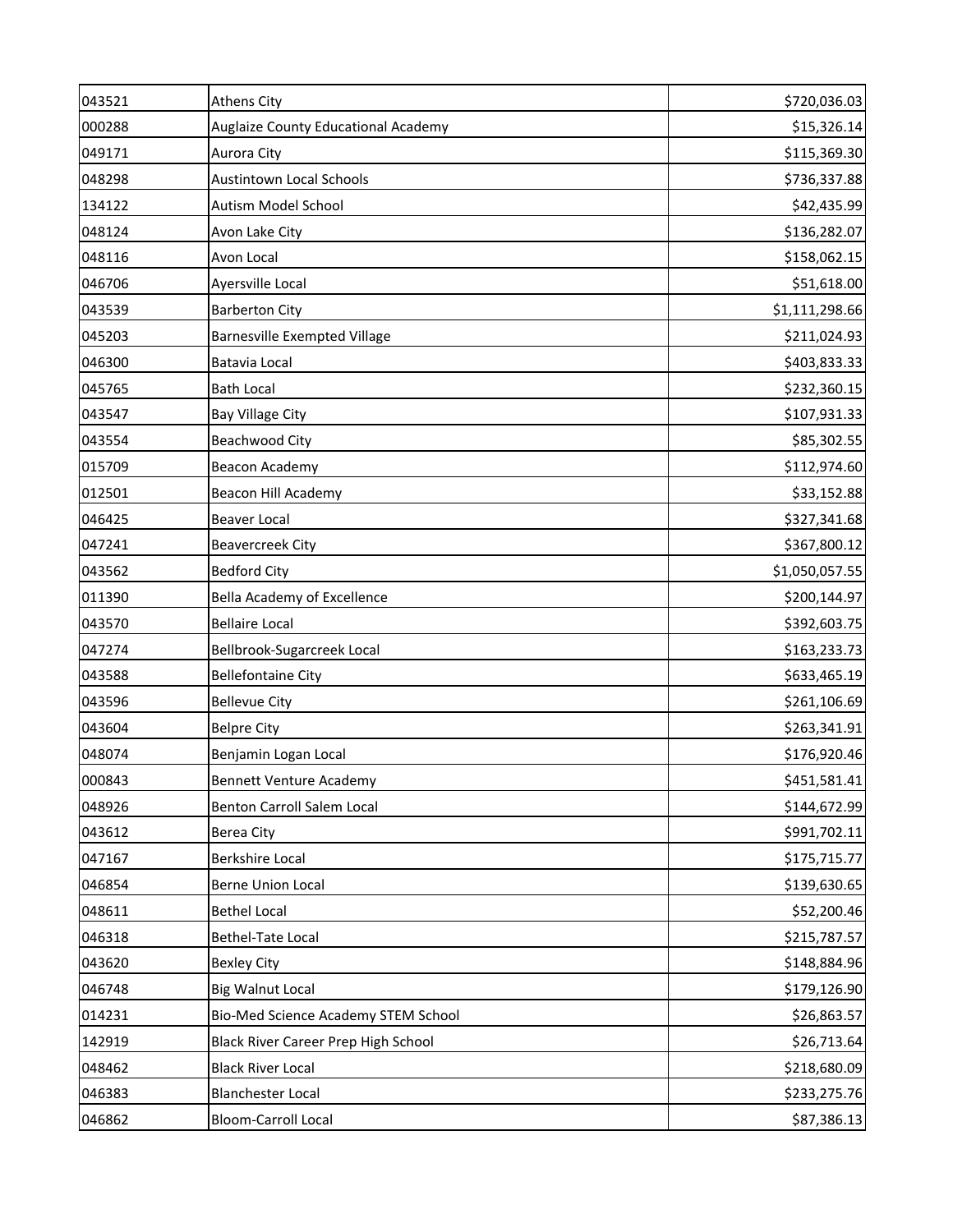| 050096 | Bloomfield-Mespo Local                    | \$385,120.04   |
|--------|-------------------------------------------|----------------|
| 049593 | Bloom-Vernon Local                        | \$158,943.04   |
| 045211 | <b>Bluffton Exempted Village</b>          | \$71,413.10    |
| 048306 | Boardman Local                            | \$786,508.43   |
| 049767 | <b>Botkins Local</b>                      | \$15,923.22    |
| 043638 | <b>Bowling Green City School District</b> | \$366,774.21   |
| 045229 | <b>Bradford Exempted Village</b>          | \$97,994.64    |
| 043646 | Brecksville-Broadview Heights City        | \$245,258.10   |
| 015710 | <b>Bridge Gate Community School</b>       | \$139,990.21   |
| 045237 | <b>Bridgeport Exempted Village</b>        | \$318,738.91   |
| 000311 | <b>Bridges Community Academy</b>          | \$51,793.49    |
| 047613 | <b>Bright Local</b>                       | \$244,607.65   |
| 050112 | <b>Bristol Local</b>                      | \$183,897.82   |
| 012684 | Broadway Academy                          | \$239,348.71   |
| 050120 | <b>Brookfield Local</b>                   | \$276,308.97   |
| 043653 | Brooklyn City                             | \$390,034.83   |
| 048678 | <b>Brookville Local</b>                   | \$143,054.52   |
| 046177 | <b>Brown Local</b>                        | \$139,871.94   |
| 043661 | <b>Brunswick City</b>                     | \$478,989.52   |
| 043679 | <b>Bryan City</b>                         | \$285,028.53   |
| 046508 | <b>Buckeye Central Local</b>              | \$109,283.94   |
| 045856 | <b>Buckeye Local</b>                      | \$339,265.76   |
| 048470 | <b>Buckeye Local</b>                      | \$151,495.98   |
| 047787 | <b>Buckeye Local</b>                      | \$397,648.72   |
| 000417 | Buckeye On-Line School for Success        | \$125,138.44   |
| 046755 | <b>Buckeye Valley Local</b>               | \$183,341.13   |
| 043687 | <b>Bucyrus City</b>                       | \$548,005.16   |
| 045252 | Caldwell Exempted Village                 | \$217,872.69   |
| 043695 | Cambridge City                            | \$775,691.57   |
| 043703 | Campbell City                             | \$673,599.92   |
| 046946 | Canal Winchester Local                    | \$836,824.91   |
| 048314 | Canfield Local                            | \$164,248.42   |
| 043711 | Canton City                               | \$6,151,362.61 |
| 013255 | Canton College Preparatory School         | \$128,697.49   |
| 000525 | Canton Harbor High School                 | \$40,331.99    |
| 049833 | Canton Local                              | \$437,325.58   |
| 000664 | Capital City Career Prep High School      | \$25,419.44    |
| 017537 | Capital Collegiate Preparatory Academy    | \$61,460.68    |
| 012044 | Capital High School                       | \$103,536.06   |
| 047175 | Cardinal Local                            | \$427,490.69   |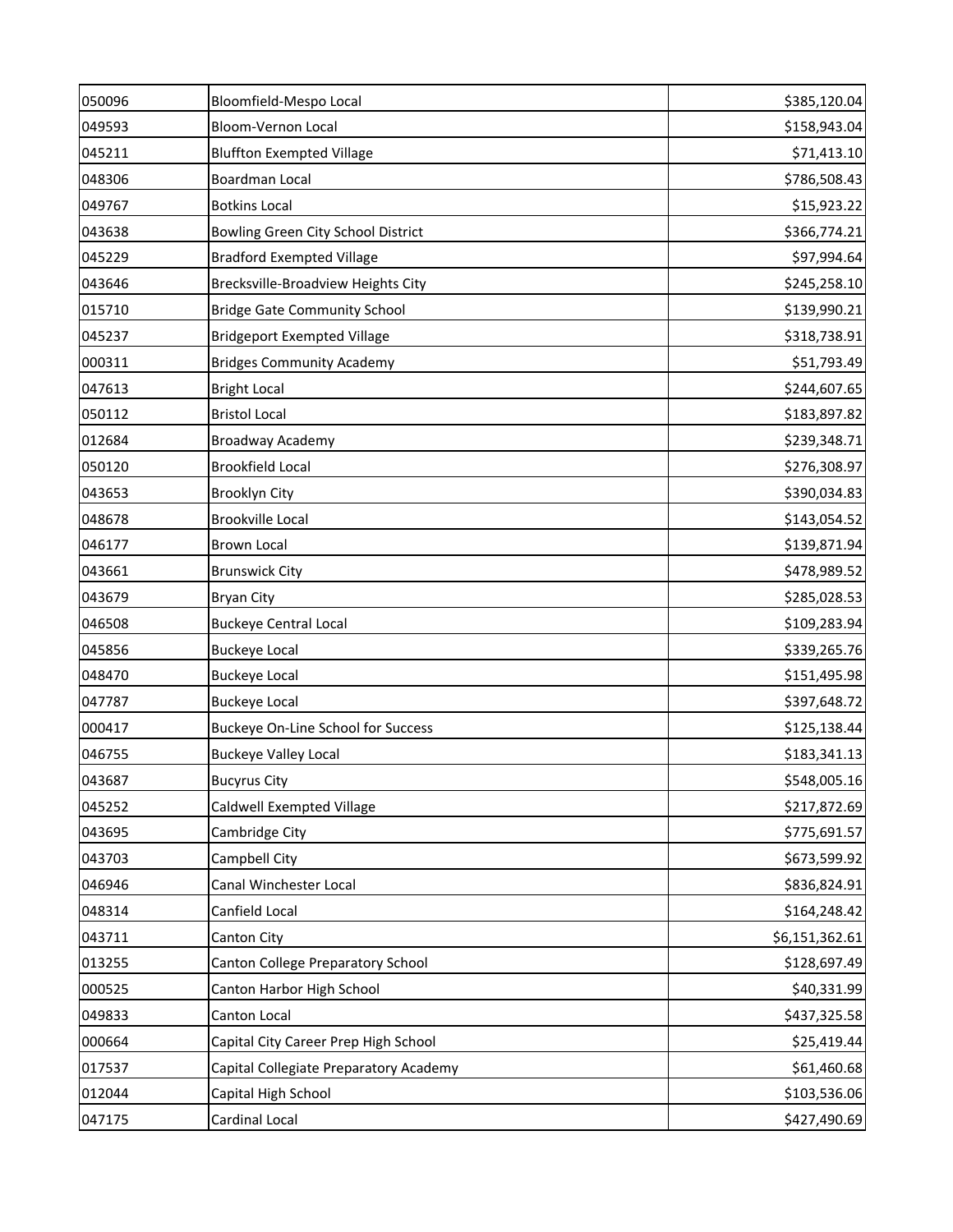| 048793 | Cardington-Lincoln Local                                    | \$188,259.97    |
|--------|-------------------------------------------------------------|-----------------|
| 045260 | Carey Exempted Village Schools                              | \$65,898.55     |
| 050419 | Carlisle Local                                              | \$166,283.49    |
| 045278 | Carrollton Exempted Village                                 | \$435,033.31    |
| 008063 | Cascade Career Prep High School                             | \$25,502.49     |
| 047258 | Cedar Cliff Local                                           | \$50,090.97     |
| 043729 | Celina City                                                 | \$372,813.92    |
| 047829 | Centerburg Local                                            | \$139,018.09    |
| 043737 | Centerville City                                            | \$588,342.62    |
| 009164 | Central Academy of Ohio                                     | \$76,702.49     |
| 012041 | Central High School                                         | \$58,369.80     |
| 046714 | Central Local                                               | \$113,233.40    |
| 010036 | Cesar Chavez College Preparatory School                     | \$225,739.82    |
| 045286 | Chagrin Falls Exempted Village                              | \$44,235.93     |
| 050138 | Champion Local                                              | \$173,154.02    |
| 047183 | Chardon Local                                               | \$200,055.93    |
| 007999 | Charles School at Ohio Dominican University                 | \$162,323.63    |
| 045294 | Chesapeake Union Exempted Village                           | \$320,252.31    |
| 043745 | Chillicothe City                                            | \$1,117,470.19  |
| 050534 | Chippewa Local                                              | \$135,889.62    |
| 133512 | Cincinnati College Preparatory Academy                      | \$804,391.04    |
| 043752 | Cincinnati Public Schools                                   | \$23,585,724.32 |
| 013864 | Cincinnati Technology Academy                               | \$241,509.09    |
| 043760 | Circleville City                                            | \$587,796.81    |
| 133520 | Citizens Academy                                            | \$278,368.29    |
| 012852 | Citizens Academy East                                       | \$271,719.34    |
| 015261 | Citizens Academy Southeast                                  | \$240,379.63    |
| 012029 | Citizens Leadership Academy                                 | \$146,559.13    |
| 016843 | Citizens Leadership Academy East                            | \$121,507.74    |
| 134247 | City Day Community School                                   | \$124,183.96    |
| 046284 | Clark-Shawnee Local                                         | \$294,704.15    |
| 049601 | Clay Local                                                  | \$134,150.39    |
| 043778 | Claymont City                                               | \$510,190.83    |
| 049411 | Clear Fork Valley Local                                     | \$210,678.31    |
| 048132 | Clearview Local                                             | \$376,350.56    |
| 046326 | Clermont Northeastern Local                                 | \$252,072.37    |
| 000527 | Cleveland Academy for Scholarship Technology and Leadership | \$91,720.05     |
| 007995 | Cleveland Arts and Social Sciences Academy                  | \$212,658.50    |
| 012010 | <b>Cleveland College Preparatory School</b>                 | \$202,315.84    |
| 043794 | Cleveland Heights-University Heights City                   | \$1,936,038.85  |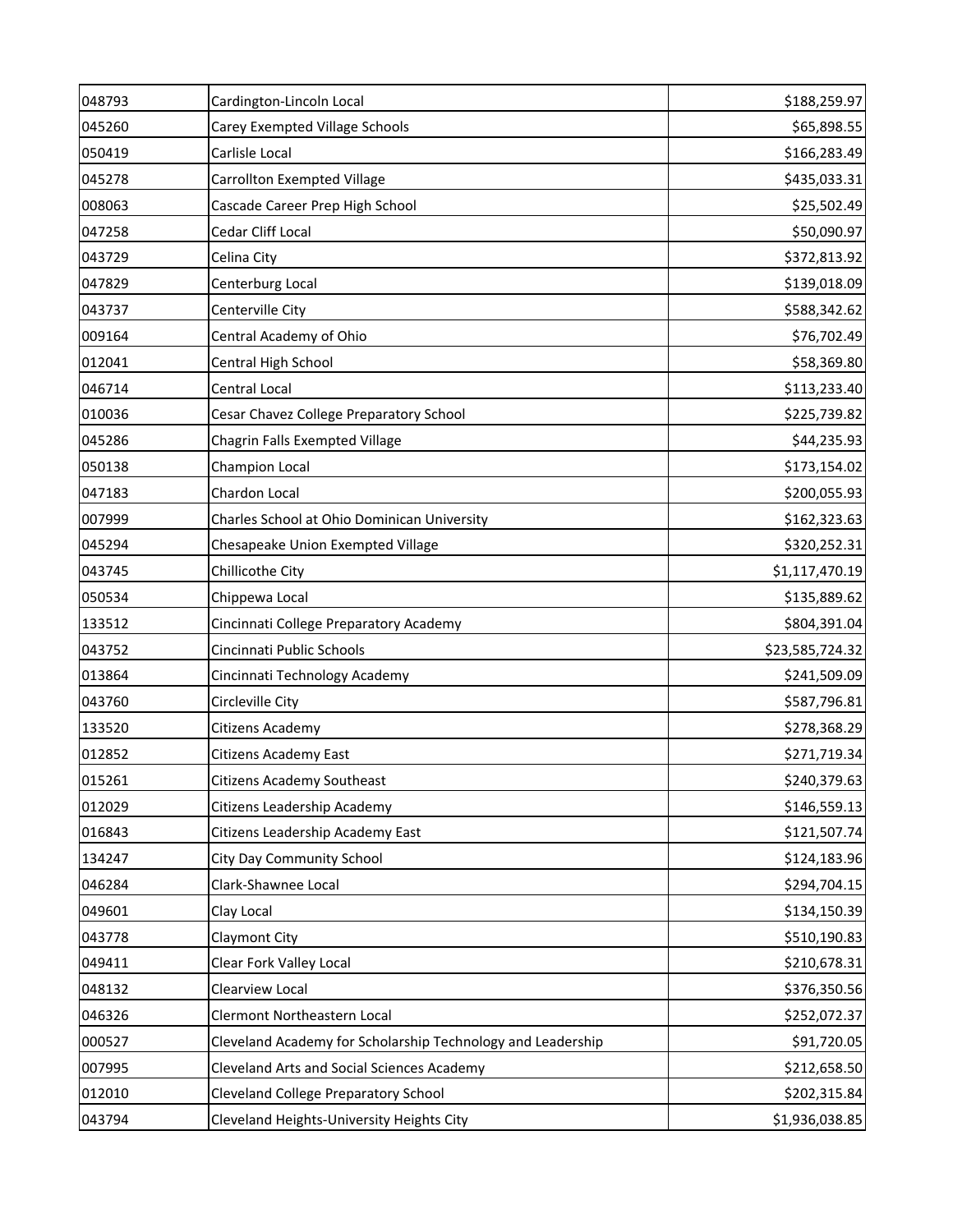| 043786 | <b>Cleveland Municipal</b>                                   | \$31,202,407.12 |
|--------|--------------------------------------------------------------|-----------------|
| 013199 | <b>Cleveland Preparatory Academy</b>                         | \$103,519.55    |
| 132795 | Cliff Park High School                                       | \$49,338.93     |
| 046391 | Clinton-Massie Local                                         | \$153,192.52    |
| 048488 | Cloverleaf Local                                             | \$236,171.52    |
| 045302 | Clyde-Green Springs Exempted Village                         | \$272,436.89    |
| 045310 | Coldwater Exempted Village                                   | \$65,475.80     |
| 064964 | College Corner Local                                         | \$27,221.36     |
| 046516 | <b>Colonel Crawford Local</b>                                | \$80,197.35     |
| 048140 | Columbia Local                                               | \$91,335.50     |
| 045328 | Columbiana Exempted Village                                  | \$134,010.61    |
| 000557 | Columbus Arts & Technology Academy                           | \$344,905.50    |
| 011468 | Columbus Bilingual Academy-North                             | \$215,552.73    |
| 043802 | Columbus City School District                                | \$30,941,358.64 |
| 009122 | Columbus Collegiate Academy                                  | \$145,753.59    |
| 012951 | Columbus Collegiate Academy - West                           | \$148,186.56    |
| 049312 | Columbus Grove Local                                         | \$77,006.09     |
| 000553 | Columbus Humanities, Arts and Technology Academy             | \$347,076.04    |
| 012011 | Columbus Performance Academy                                 | \$131,445.45    |
| 000558 | Columbus Preparatory Academy                                 | \$201,387.38    |
| 000952 | Columbus Preparatory and Fitness Academy                     | \$227,005.89    |
| 043810 | Conneaut Area City                                           | \$662,750.30    |
| 047548 | Conotton Valley Union Local                                  | \$95,305.84     |
| 012671 | Constellation Schools: Eastside Arts Academy                 | \$95,301.27     |
| 132969 | Constellation Schools: Elyria Community                      | \$148,058.89    |
| 132951 | Constellation Schools: Lorain Community Elementary           | \$95,931.95     |
| 000320 | Constellation Schools: Lorain Community Middle               | \$58,690.10     |
| 000319 | Constellation Schools: Madison Community Elementary          | \$237,799.99    |
| 134098 | Constellation Schools: Old Brooklyn Community Elementary     | \$133,345.11    |
| 000321 | Constellation Schools: Old Brooklyn Community Middle         | \$102,652.61    |
| 133256 | Constellation Schools: Parma Community                       | \$351,443.62    |
| 143479 | Constellation Schools: Puritas Community Elementary          | \$121,820.03    |
| 000534 | Constellation Schools: Puritas Community Middle              | \$111,423.63    |
| 143487 | Constellation Schools: Stockyard Community Elementary        | \$194,576.90    |
| 012025 | Constellation Schools: Stockyard Community Middle            | \$50,674.66     |
| 132993 | Constellation Schools: Westpark Community Elementary         | \$170,821.92    |
| 000316 | Constellation Schools: Westpark Community Middle             | \$103,040.65    |
| 009149 | Constellation Schools: Westside Community School of the Arts | \$251,652.62    |
| 049320 | Continental Local                                            | \$43,283.34     |
| 049981 | Copley-Fairlawn City                                         | \$226,580.33    |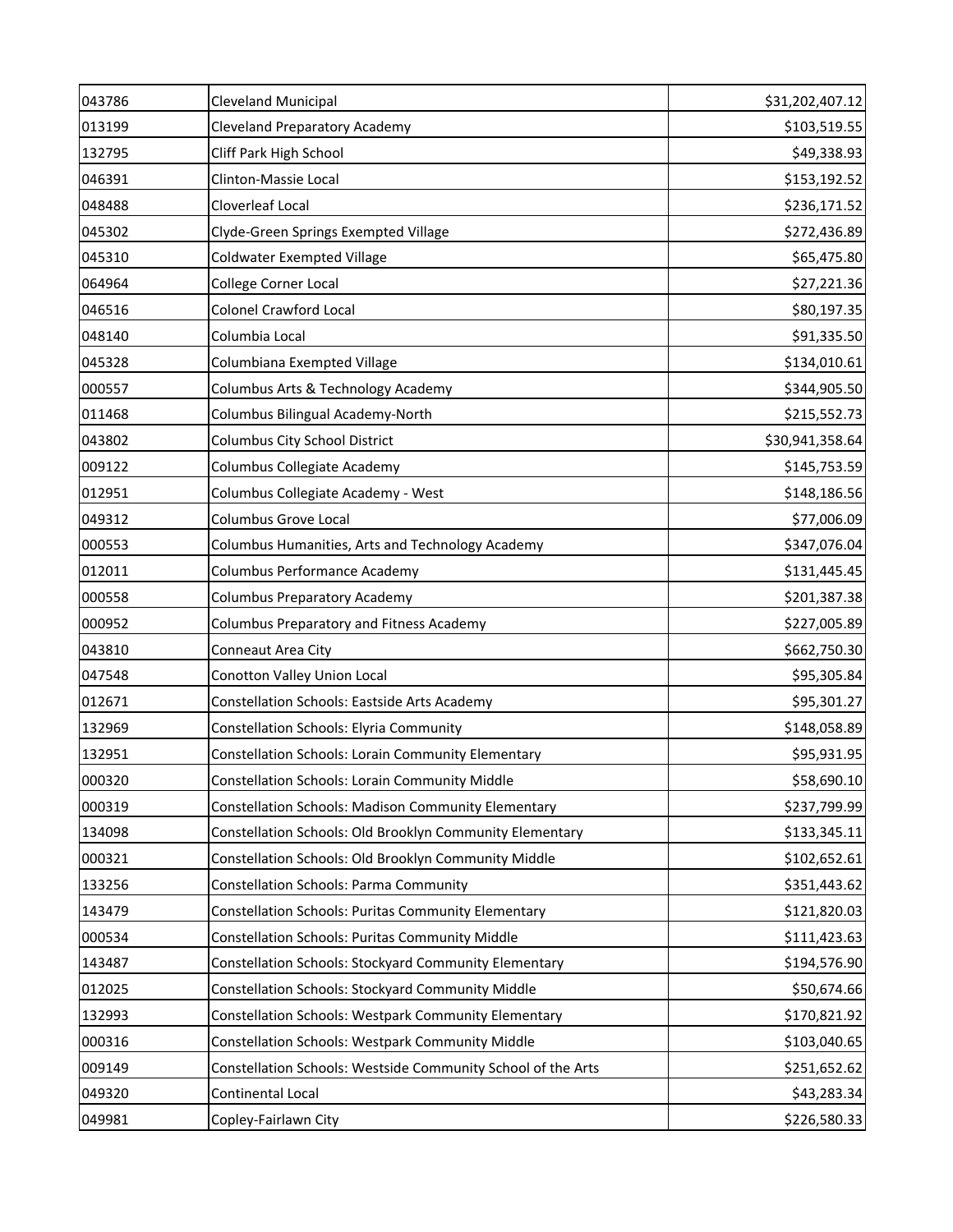| 133439 | Cornerstone Academy Community School                         | \$266,164.02    |
|--------|--------------------------------------------------------------|-----------------|
| 047431 | Cory-Rawson Local                                            | \$53,898.00     |
| 043828 | Coshocton City                                               | \$580,479.63    |
| 000598 | <b>Coshocton Opportunity School</b>                          | \$16,050.82     |
| 049999 | Coventry Local                                               | \$252,010.73    |
| 045336 | Covington Exempted Village                                   | \$107,603.56    |
| 045344 | <b>Crestline Exempted Village</b>                            | \$307,056.27    |
| 050351 | Crestview Local                                              | \$68,319.13     |
| 046433 | Crestview Local                                              | \$207,741.50    |
| 049429 | Crestview Local                                              | \$253,905.28    |
| 049189 | Crestwood Local                                              | \$176,870.80    |
| 045351 | Crooksville Exempted Village                                 | \$233,617.31    |
| 043836 | Cuyahoga Falls City                                          | \$570,863.43    |
| 046557 | Cuyahoga Heights Local                                       | \$61,034.41     |
| 017497 | Cypress High School                                          | \$22,942.89     |
| 050542 | Dalton Local                                                 | \$283,554.19    |
| 048934 | Danbury Local                                                | \$111,578.26    |
| 047837 | Danville Local                                               | \$168,724.67    |
| 047928 | Dawson-Bryant Local                                          | \$253,390.76    |
| 008283 | Dayton Business Technology High School                       | \$97,979.01     |
| 043844 | Dayton City                                                  | \$10,238,996.06 |
| 009283 | Dayton Early College Academy, Inc                            | \$241,605.87    |
| 133454 | Dayton Leadership Academies-Dayton View Campus               | \$326,586.46    |
| 011506 | Dayton Regional STEM School                                  | \$66,198.36     |
| 014149 | Dayton SMART Elementary School                               | \$100,882.51    |
| 012924 | <b>DECA PREP</b>                                             | \$786,852.34    |
| 043851 | Deer Park Community City                                     | \$259,148.27    |
| 043869 | Defiance City                                                | \$423,104.77    |
| 043877 | Delaware City                                                | \$584,398.18    |
| 043885 | Delphos City                                                 | \$160,619.29    |
| 014188 | Discovery Academy                                            | \$230,801.47    |
| 133264 | Dohn Community                                               | \$182,362.39    |
| 043893 | Dover City                                                   | \$279,747.19    |
| 047027 | Dublin City                                                  | \$1,113,042.62  |
| 012627 | Eagle Elementary of Akron                                    | \$139,417.89    |
| 000912 | Early College Academy                                        | \$40,545.74     |
| 014187 | East Academy                                                 | \$214,994.41    |
| 015713 | East Branch Preparatory AcademydbaWright Preparatory Academy | \$77,908.98     |
| 000938 | East Bridge Academy of Excellence                            | \$37,075.58     |
| 043901 | East Cleveland City School District                          | \$2,152,013.09  |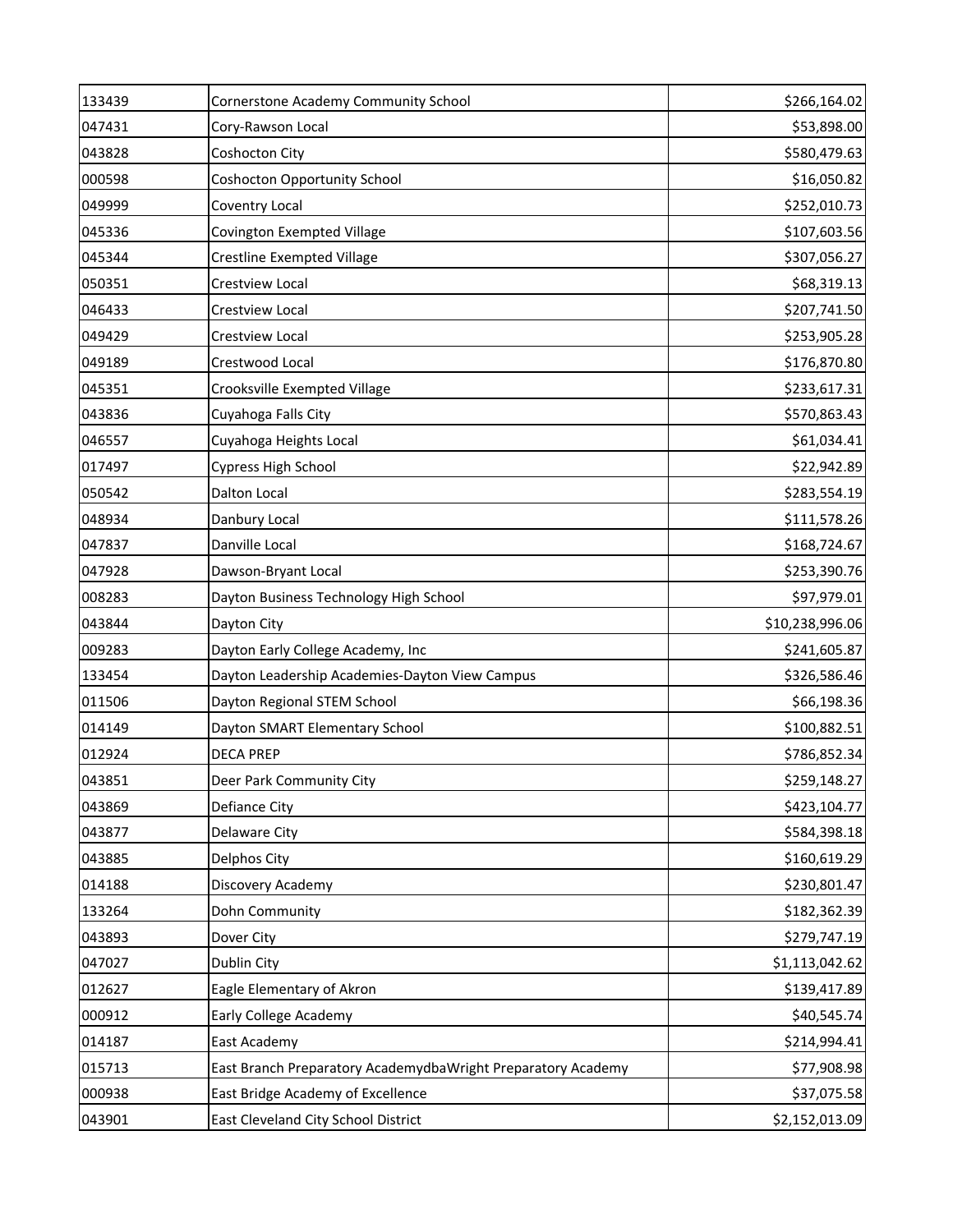| 046409 | <b>East Clinton Local</b>                       | \$319,811.96   |
|--------|-------------------------------------------------|----------------|
| 069682 | East Guernsey Local                             | \$286,008.34   |
| 047688 | East Holmes Local                               | \$677,611.27   |
| 047845 | East Knox Local                                 | \$249,026.26   |
| 043919 | East Liverpool City                             | \$1,053,027.62 |
| 048835 | East Muskingum Local                            | \$260,058.42   |
| 043927 | East Palestine City                             | \$325,566.63   |
| 014147 | East Preparatory Academy                        | \$159,729.59   |
| 048512 | Eastern Local                                   | \$224,256.19   |
| 049122 | Eastern Local School District                   | \$312,878.87   |
| 046037 | Eastern Local School District                   | \$303,251.12   |
| 014090 | <b>Eastland Preparatory Academy</b>             | \$179,377.20   |
| 050674 | Eastwood Local                                  | \$150,312.88   |
| 043935 | <b>Eaton Community City</b>                     | \$312,894.25   |
| 133538 | Edge Academy, The                               | \$134,832.12   |
| 050617 | <b>Edgerton Local</b>                           | \$134,980.17   |
| 046094 | <b>Edgewood City</b>                            | \$329,392.92   |
| 047795 | <b>Edison Local</b>                             | \$452,476.49   |
| 046789 | Edison Local (formerly Berlin-Milan)            | \$240,311.56   |
| 050625 | <b>Edon Northwest Local</b>                     | \$77,668.55    |
| 000779 | <b>Educational Academy for Boys &amp; Girls</b> | \$70,824.16    |
| 048413 | Elgin Local                                     | \$167,301.10   |
| 045773 | Elida Local                                     | \$503,985.17   |
| 050682 | Elmwood Local                                   | \$80,764.35    |
| 043943 | <b>Elyria City Schools</b>                      | \$2,194,001.12 |
| 000577 | <b>Emerson Academy</b>                          | \$584,359.56   |
| 043950 | Euclid City                                     | \$2,324,299.26 |
| 015712 | <b>Euclid Preparatory School</b>                | \$102,181.78   |
| 047050 | Evergreen Local                                 | \$96,894.61    |
| 050328 | Fairbanks Local                                 | \$59,772.37    |
| 043968 | Fairborn City                                   | \$1,108,220.40 |
| 149088 | Fairborn Digital Academy                        | \$39,644.13    |
| 046102 | Fairfield City                                  | \$1,152,339.10 |
| 047621 | Fairfield Local                                 | \$152,946.06   |
| 046870 | Fairfield Union Local                           | \$205,203.52   |
| 047936 | <b>Fairland Local</b>                           | \$302,232.43   |
| 049775 | Fairlawn Local                                  | \$61,537.79    |
| 049841 | Fairless Local                                  | \$336,726.45   |
| 045369 | Fairport Harbor Exempted Village                | \$99,902.16    |
| 043976 | Fairview Park City                              | \$203,066.80   |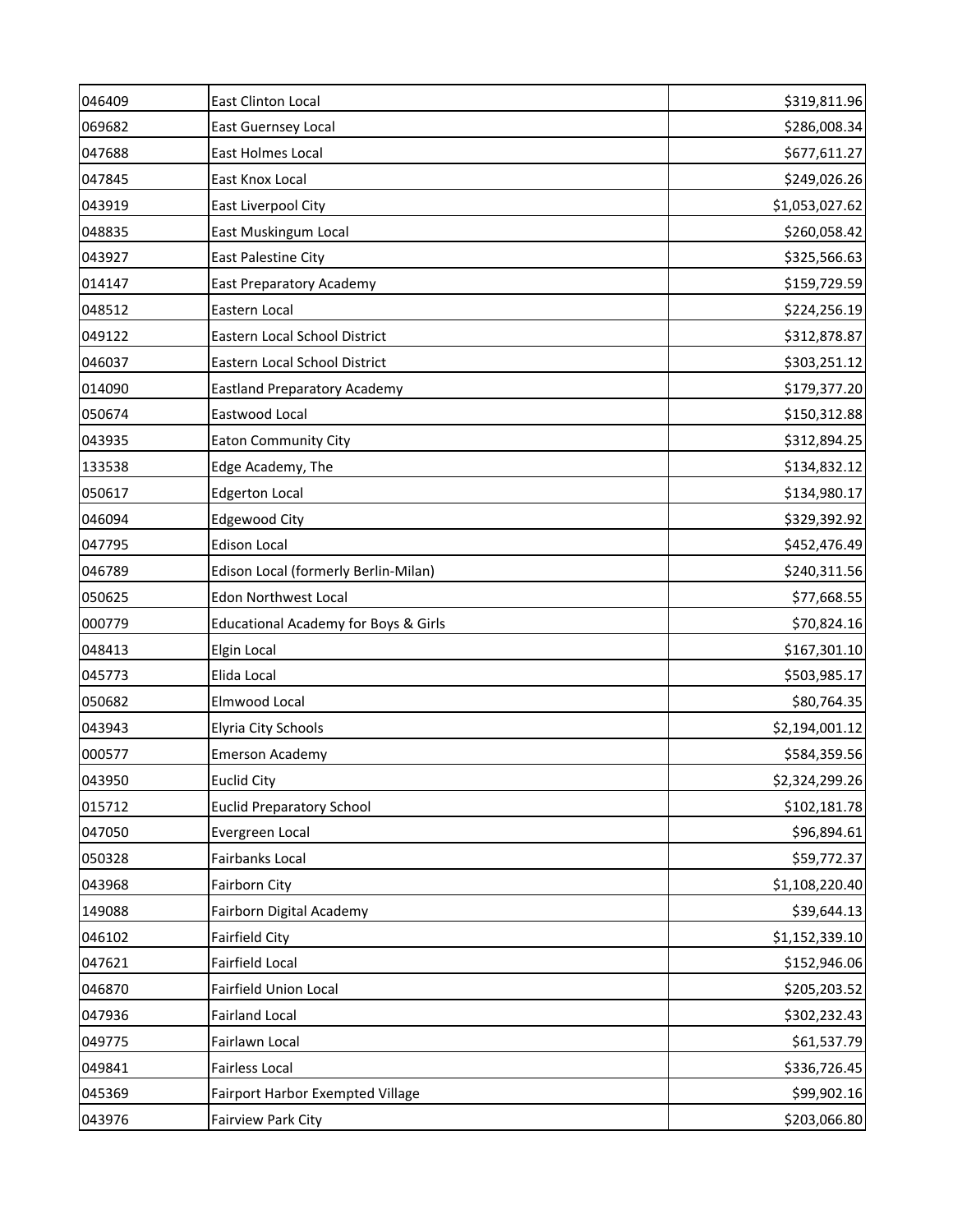| 047068 | Fayette Local                                   | \$59,233.03    |
|--------|-------------------------------------------------|----------------|
| 046045 | Fayetteville-Perry Local                        | \$117,196.23   |
| 045914 | <b>Federal Hocking Local</b>                    | \$388,211.48   |
| 046334 | Felicity-Franklin Local                         | \$169,535.80   |
| 049197 | <b>Field Local</b>                              | \$221,180.32   |
| 043984 | <b>Findlay City</b>                             | \$983,532.34   |
| 000402 | Findlay Digital Academy                         | \$27,038.25    |
| 047332 | Finneytown Local                                | \$318,988.84   |
| 048157 | <b>Firelands Local</b>                          | \$178,108.01   |
| 015237 | Flex High School                                | \$94,528.58    |
| 142943 | Focus Learning Academy of Northern Columbus     | \$281,066.70   |
| 142935 | Focus Learning Academy of Southeastern Columbus | \$70,642.15    |
| 142927 | Focus Learning Academy of Southwest Columbus    | \$110,195.77   |
| 012529 | Focus North High School                         | \$64,342.72    |
| 047340 | Forest Hills Local                              | \$679,811.90   |
| 050484 | Fort Frye Local                                 | \$145,487.75   |
| 049783 | Fort Loramie Local                              | \$32,804.22    |
| 048595 | Fort Recovery Local                             | \$60,684.93    |
| 043992 | Fostoria City                                   | \$741,684.79   |
| 009192 | <b>Foundation Academy</b>                       | \$212,188.59   |
| 149328 | Foxfire High School                             | \$118,750.39   |
| 012033 | Foxfire Intermediate School                     | \$53,269.30    |
| 044008 | Franklin City                                   | \$438,548.53   |
| 048843 | Franklin Local                                  | \$533,243.38   |
| 046649 | Franklin Monroe Local                           | \$46,107.59    |
| 012043 | Frederick Douglass High School                  | \$45,008.97    |
| 047852 | Fredericktown Local                             | \$216,895.51   |
| 044016 | <b>Fremont City</b>                             | \$873,918.71   |
| 050492 | <b>Frontier Local</b>                           | \$137,209.79   |
| 046961 | Gahanna-Jefferson City                          | \$983,718.23   |
| 044024 | <b>Galion City</b>                              | \$527,330.68   |
| 065680 | Gallia County Local                             | \$787,912.62   |
| 044032 | Gallipolis City                                 | \$734,901.47   |
| 050278 | Garaway Local                                   | \$306,273.51   |
| 044040 | Garfield Heights City Schools                   | \$1,492,079.21 |
| 000813 | Gem City Career Prep High School                | \$54,719.27    |
| 044057 | Geneva Area City                                | \$558,380.94   |
| 048942 | Genoa Area Local                                | \$88,393.28    |
| 045377 | Georgetown Exempted Village                     | \$313,763.90   |
| 045385 | Gibsonburg Exempted Village                     | \$118,086.93   |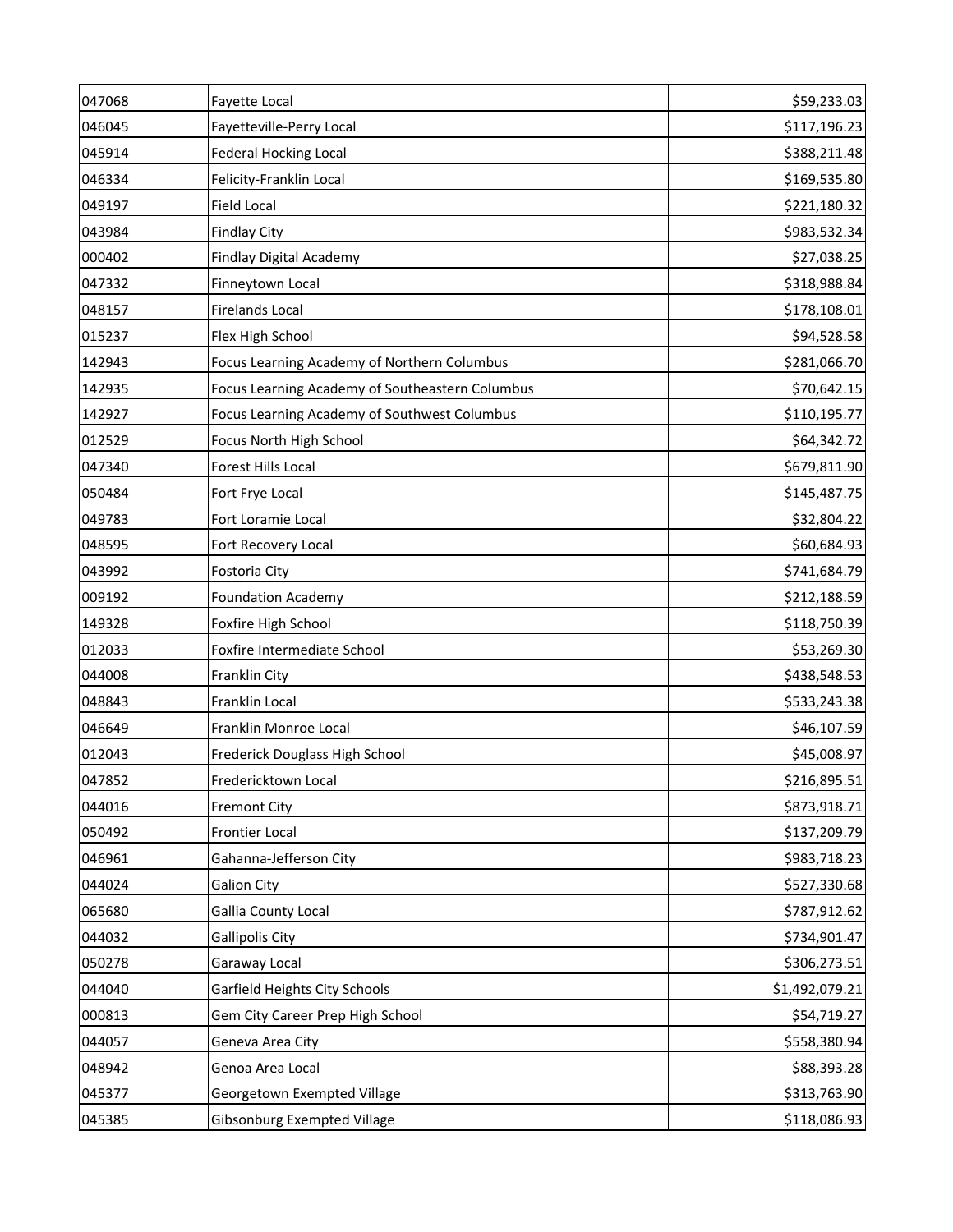| 044065 | <b>Girard City School District</b>          | \$434,495.60   |
|--------|---------------------------------------------|----------------|
| 000131 | Glass City Academy                          | \$75,843.45    |
| 015737 | Global Ambassadors Language Academy         | \$121,932.65   |
| 013930 | <b>Global Impact STEM Academy</b>           | \$69,139.12    |
| 012558 | <b>Global Village Academy</b>               | \$58,713.23    |
| 149047 | Goal Digital Academy                        | \$167,409.09   |
| 046342 | Goshen Local                                | \$406,142.16   |
| 011972 | <b>Graham Elementary and Middle School</b>  | \$192,201.81   |
| 046193 | Graham Local                                | \$214,876.94   |
| 133421 | Graham School, The                          | \$92,774.32    |
| 045864 | <b>Grand Valley Local</b>                   | \$383,642.70   |
| 044073 | <b>Grandview Heights Schools</b>            | \$54,934.19    |
| 045393 | <b>Granville Exempted Village</b>           | \$103,222.00   |
| 017233 | <b>Great River Connections Academy</b>      | \$116,015.80   |
| 143198 | Great Western Academy                       | \$457,925.51   |
| 000282 | Greater Ohio Virtual School                 | \$76,400.77    |
| 011381 | Greater Summit County Early Learning Center | \$24,393.13    |
| 134197 | <b>Green Inspiration Academy</b>            | \$179,990.71   |
| 050013 | Green Local                                 | \$378,000.90   |
| 050559 | Green Local                                 | \$137,585.47   |
| 049619 | Green Local                                 | \$277,574.80   |
| 047266 | Greeneview Local                            | \$151,000.52   |
| 045401 | Greenfield Exempted Village                 | \$660,405.39   |
| 046235 | Greenon Local                               | \$196,940.66   |
| 044099 | Greenville City                             | \$522,807.04   |
| 008287 | <b>Groveport Community School</b>           | \$444,505.72   |
| 046979 | Groveport Madison Local                     | \$1,958,028.70 |
| 044107 | <b>Hamilton City</b>                        | \$3,337,507.95 |
| 143602 | Hamilton Cnty Math & Science                | \$225,698.42   |
| 046953 | Hamilton Local                              | \$605,381.37   |
| 011324 | Hardin Community School                     | \$12,605.98    |
| 047498 | Hardin Northern Local                       | \$67,020.63    |
| 049791 | Hardin-Houston Local                        | \$86,090.00    |
| 045245 | Harrison Hills City                         | \$420,186.21   |
| 008286 | Harvard Avenue Performance Academy          | \$275,144.76   |
| 044115 | <b>Heath City</b>                           | \$241,002.71   |
| 000613 | Heir Force Community School                 | \$109,311.21   |
| 045419 | Hicksville Exempted Village                 | \$126,209.56   |
| 048496 | <b>Highland Local</b>                       | \$136,209.21   |
| 048801 | <b>Highland Local</b>                       | \$242,299.63   |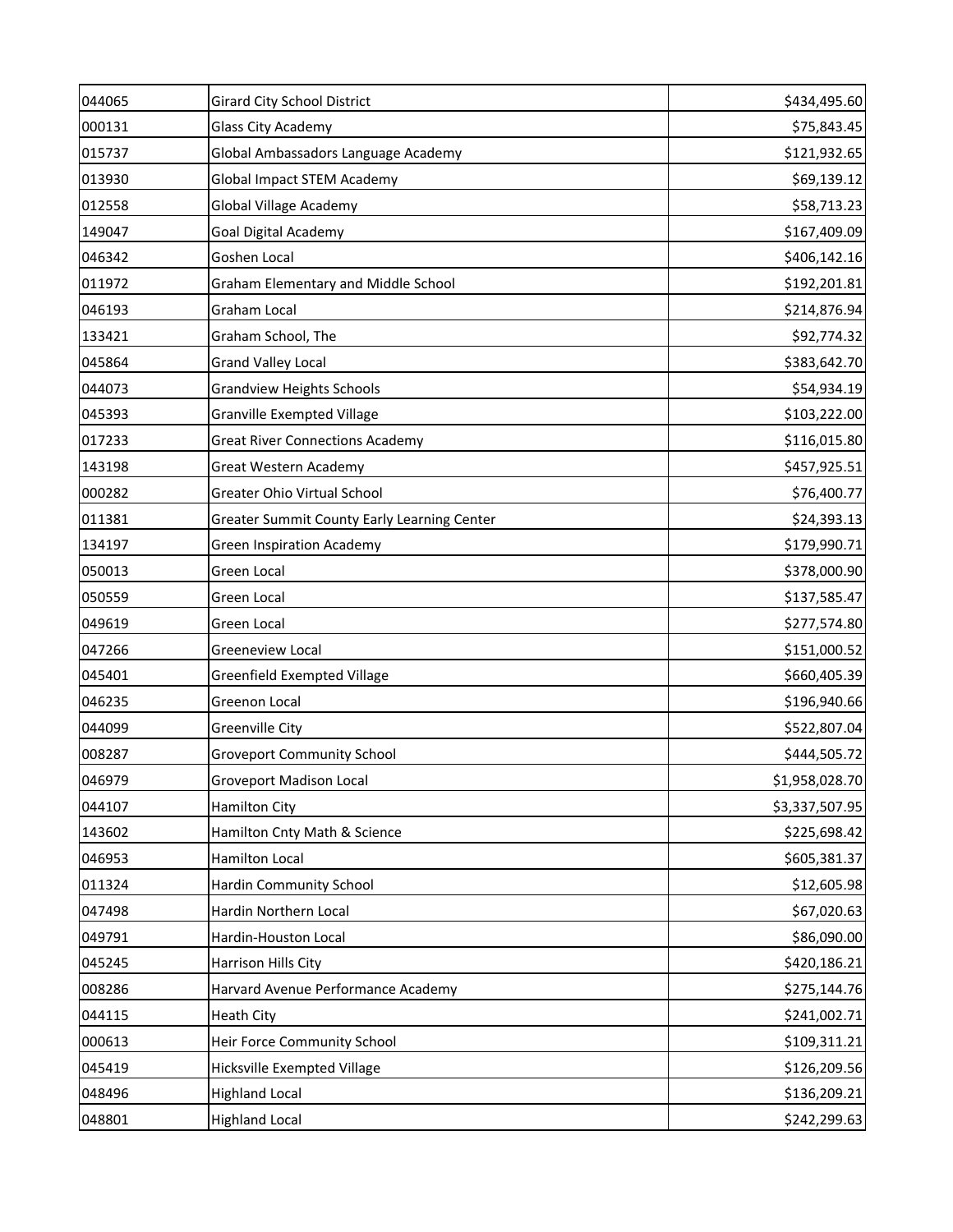| 047019 | <b>Hilliard City</b>                            | \$1,411,687.76 |
|--------|-------------------------------------------------|----------------|
| 044123 | <b>Hillsboro City</b>                           | \$785,574.54   |
| 045823 | Hillsdale Local                                 | \$121,399.57   |
| 047571 | Holgate Local                                   | \$35,917.65    |
| 013170 | Hope Academy for Autism                         | \$36,344.13    |
| 142968 | Hope Academy Northcoast                         | \$238,736.51   |
| 000575 | Hope Academy Northwest Campus                   | \$178,461.24   |
| 014091 | Hope Learning Academy of Toledo                 | \$28,057.75    |
| 049700 | Hopewell-Loudon Local                           | \$51,686.95    |
| 133629 | Horizon Science Acad Cleveland                  | \$269,241.48   |
| 133660 | Horizon Science Academy Columbus                | \$325,651.29   |
| 009179 | Horizon Science Academy Columbus Middle School  | \$339,953.89   |
| 011976 | Horizon Science Academy Dayton Downtown         | \$190,183.31   |
| 011534 | Horizon Science Academy Dayton High School      | \$286,553.23   |
| 009990 | Horizon Science Academy Elementary School       | \$367,289.22   |
| 011533 | Horizon Science Academy Lorain                  | \$378,068.43   |
| 017123 | Horizon Science Academy Primary                 | \$153,907.47   |
| 000338 | Horizon Science Academy Toledo                  | \$358,709.81   |
| 011986 | Horizon Science Academy Youngstown              | \$417,707.85   |
| 000804 | Horizon Science Academy-Cincinnati              | \$236,750.26   |
| 000858 | Horizon Science Academy-Cleveland Middle School | \$240,379.78   |
| 000808 | Horizon Science Academy-Dayton                  | \$137,294.15   |
| 000838 | Horizon Science Academy-Denison Middle School   | \$248,089.10   |
| 000825 | Horizon Science Academy-Springfield             | \$245,431.58   |
| 050161 | <b>Howland Local</b>                            | \$392,011.60   |
| 045427 | <b>Hubbard Exempted Village</b>                 | \$278,332.81   |
| 048751 | Huber Heights City                              | \$1,248,972.28 |
| 050021 | Hudson City                                     | \$170,144.43   |
| 049502 | Huntington Local                                | \$343,174.45   |
| 044131 | Huron City Schools                              | \$193,663.50   |
| 015736 | <b>iLEAD Spring Meadows</b>                     | \$64,049.87    |
| 011947 | Imagine Akron Academy                           | \$24,322.95    |
| 014139 | Imagine Columbus Primary School                 | \$140,333.24   |
| 013173 | Imagine Hill Avenue                             | \$85,414.95    |
| 014121 | Imagine Leadership Academy                      | \$134,279.03   |
| 046565 | Independence Local                              | \$69,161.38    |
| 047803 | Indian Creek Local                              | \$505,997.46   |
| 045435 | Indian Hill Exempted Village                    | \$125,545.62   |
| 048082 | Indian Lake Local                               | \$328,709.11   |
| 050286 | Indian Valley Local                             | \$333,301.84   |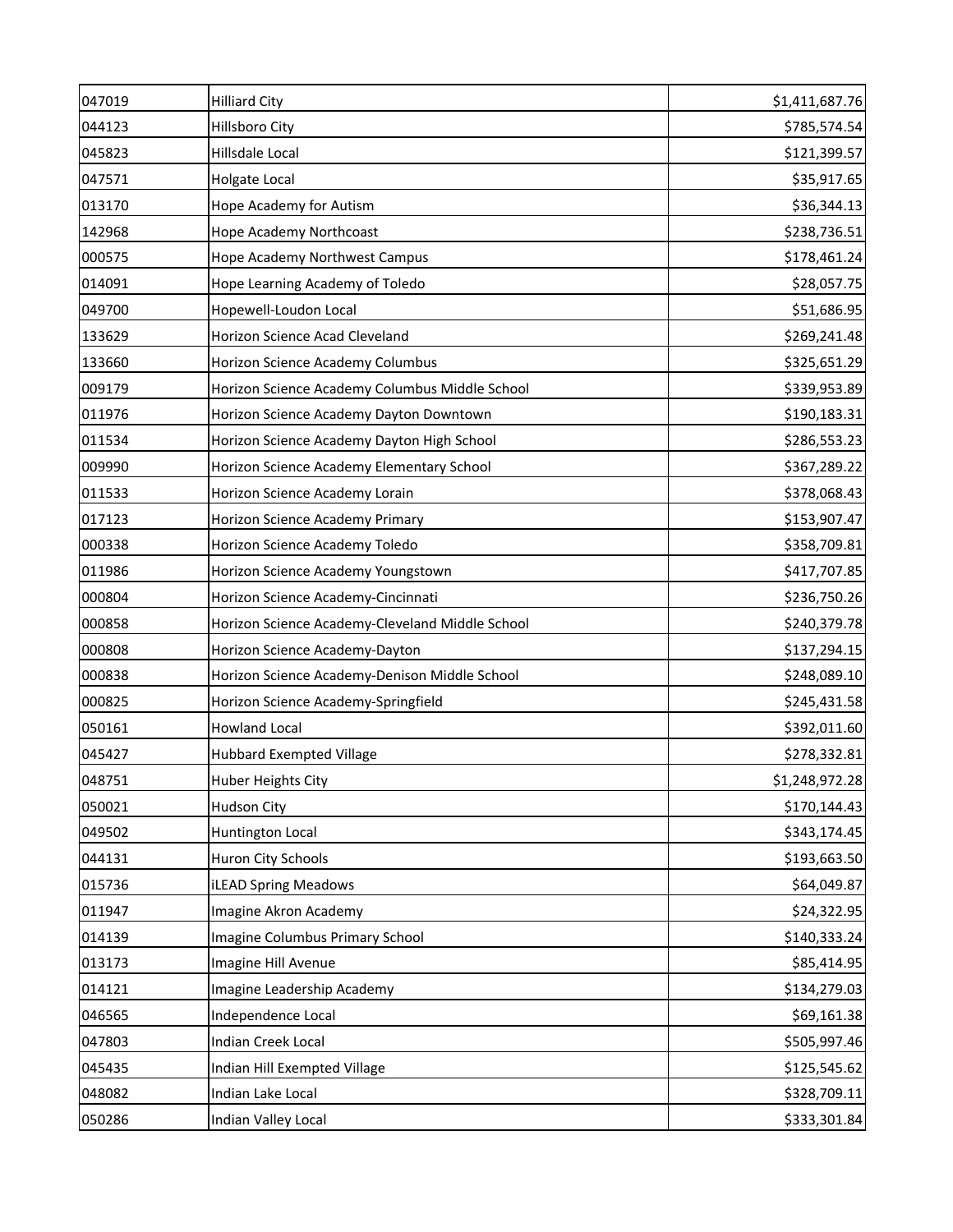| 000905 | Interactive Media & Construction (IMAC)                    | \$21,779.39    |
|--------|------------------------------------------------------------|----------------|
| 133215 | Intergenerational School, The                              | \$122,512.93   |
| 143172 | <b>International Acad Of Columbus</b>                      | \$184,621.66   |
| 133835 | Invictus High School                                       | \$144,426.02   |
| 044149 | Ironton City School District                               | \$561,612.68   |
| 049809 | Jackson Center Local                                       | \$50,612.68    |
| 044156 | Jackson City                                               | \$747,393.53   |
| 049858 | Jackson Local                                              | \$372,104.37   |
| 048322 | Jackson-Milton Local                                       | \$162,696.54   |
| 049205 | James A Garfield Local                                     | \$175,399.58   |
| 045872 | Jefferson Area Local                                       | \$433,708.36   |
| 048256 | Jefferson Local                                            | \$126,284.72   |
| 048686 | Jefferson Township Local                                   | \$270,298.15   |
| 049338 | Jennings Local                                             | \$24,477.29    |
| 047985 | Johnstown-Monroe Local                                     | \$109,859.60   |
| 048264 | Jonathan Alder Local                                       | \$172,439.07   |
| 050179 | Joseph Badger Local                                        | \$186,497.06   |
| 049346 | Kalida Local                                               | \$11,557.27    |
| 017536 | Kenmore Preparatory Academy dba Toledo Preparatory Academy | \$99,839.65    |
| 047191 | Kenston Local                                              | \$109,739.42   |
| 044164 | Kent City                                                  | \$638,185.16   |
| 044172 | Kenton City                                                | \$504,768.46   |
| 044180 | Kettering City School District                             | \$1,264,857.92 |
| 048165 | Keystone Local                                             | \$137,293.89   |
| 016836 | Kids Care Elementary                                       | \$91,445.74    |
| 050435 | Kings Local                                                | \$198,209.44   |
| 009997 | <b>KIPP Columbus</b>                                       | \$1,081,479.75 |
| 047878 | Kirtland Local                                             | \$66,087.55    |
| 009957 | <b>Klepinger Community School</b>                          | \$469,502.50   |
| 010205 | L. Hollingworth School for Talented and Gifted             | \$214,660.74   |
| 050245 | LaBrae Local                                               | \$310,538.84   |
| 013132 | Lake Erie College Preparatory School                       | \$170,376.04   |
| 151183 | Lake Erie International High School                        | \$88,263.20    |
| 049866 | Lake Local                                                 | \$231,438.64   |
| 050690 | Lake Local                                                 | \$167,046.33   |
| 011511 | Lakeland Academy Community School                          | \$25,013.73    |
| 014913 | Lakeshore Intergenerational School                         | \$83,838.63    |
| 050187 | Lakeview Local                                             | \$284,604.60   |
| 044198 | Lakewood City                                              | \$1,214,882.10 |
| 047993 | Lakewood Local                                             | \$292,856.81   |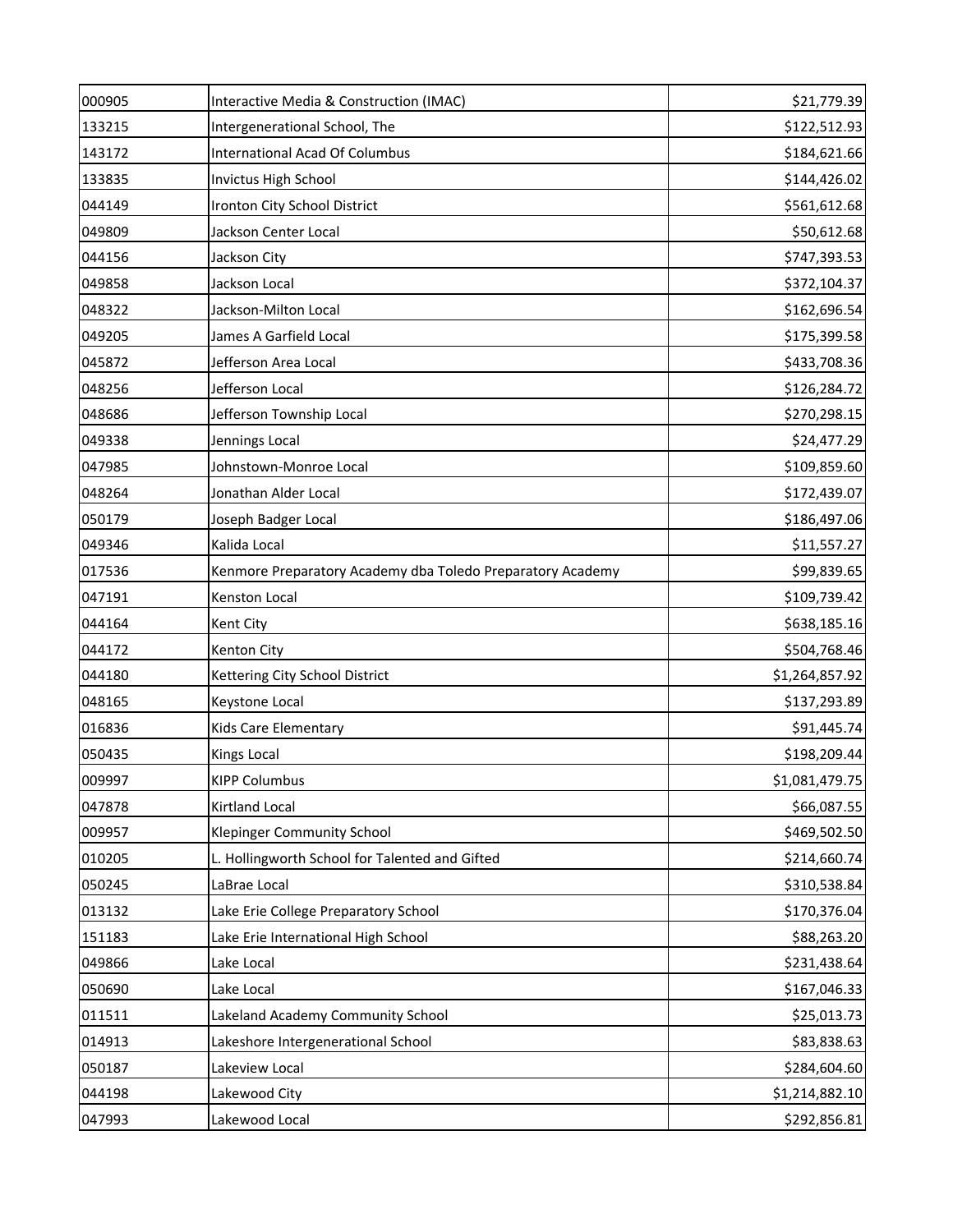| 046110 | Lakota Local                             | \$1,368,379.08 |
|--------|------------------------------------------|----------------|
| 049569 | Lakota Local                             | \$158,371.06   |
| 044206 | Lancaster City                           | \$1,286,112.50 |
| 044214 | Lebanon City                             | \$360,363.12   |
| 045443 | Leetonia Exempted Village                | \$184,718.66   |
| 049353 | Leipsic Local                            | \$106,794.80   |
| 049437 | Lexington Local                          | \$237,635.18   |
| 047589 | Liberty Center Local                     | \$81,771.08    |
| 016849 | Liberty High School                      | \$71,713.43    |
| 050195 | Liberty Local                            | \$360,420.12   |
| 013962 | <b>Liberty Preparatory School</b>        | \$15,331.20    |
| 046888 | Liberty Union-Thurston Local             | \$184,726.28   |
| 047449 | Liberty-Benton Local                     | \$78,072.50    |
| 048009 | Licking Heights Local                    | \$474,747.77   |
| 048017 | Licking Valley Local                     | \$255,094.31   |
| 044222 | Lima City                                | \$2,443,285.78 |
| 014065 | Lincoln Park Academy                     | \$318,534.68   |
| 050369 | Lincolnview Local                        | \$65,029.06    |
| 045450 | Lisbon Exempted Village                  | \$250,590.68   |
| 050443 | Little Miami Local                       | \$212,645.85   |
| 044230 | Lockland Local                           | \$380,579.65   |
| 049080 | Logan Elm Local                          | \$307,258.10   |
| 044248 | Logan-Hocking Local                      | \$824,745.91   |
| 044255 | London City                              | \$309,813.74   |
| 017270 | Lorain Bilingual Preparatory Academy     | \$45,137.57    |
| 044263 | Lorain City                              | \$3,937,192.99 |
| 008000 | Lorain Preparatory Academy               | \$259,381.38   |
| 050203 | Lordstown Local                          | \$85,507.93    |
| 045468 | Loudonville-Perrysville Exempted Village | \$218,766.33   |
| 049874 | Louisville City                          | \$322,022.63   |
| 044271 | Loveland City                            | \$353,033.83   |
| 048330 | Lowellville Local                        | \$48,003.52    |
| 049445 | Lucas Local                              | \$54,603.61    |
| 047639 | Lynchburg-Clay Local                     | \$228,272.19   |
| 048702 | Mad River Local                          | \$813,802.46   |
| 044289 | Madeira City                             | \$66,378.86    |
| 009955 | Madison Avenue School of Arts            | \$384,420.37   |
| 049452 | Madison Local                            | \$680,925.72   |
| 046128 | <b>Madison Local</b>                     | \$160,604.74   |
| 047886 | Madison Local                            | \$355,882.49   |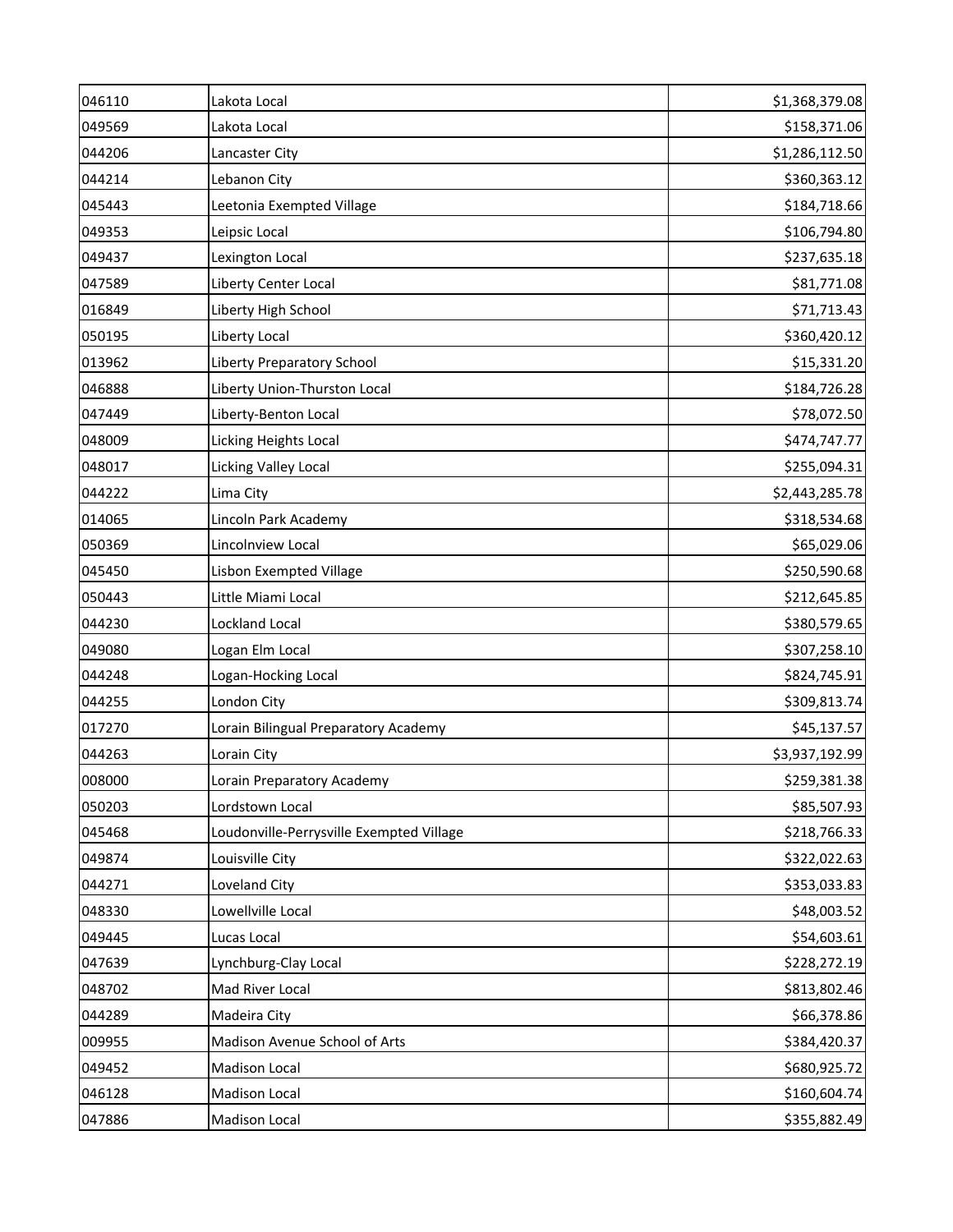| 048272 | Madison-Plains Local              | \$160,898.27   |
|--------|-----------------------------------|----------------|
| 009996 | Mahoning County High School       | \$47,778.14    |
| 148999 | Mahoning Unlimited Classroom      | \$39,755.94    |
| 050005 | Manchester Local                  | \$117,162.88   |
| 000442 | Manchester Local                  | \$262,819.32   |
| 044297 | Mansfield City                    | \$1,833,058.82 |
| 044305 | Maple Heights City                | \$1,776,336.83 |
| 045831 | Mapleton Local                    | \$212,669.64   |
| 050211 | Maplewood Local                   | \$127,498.39   |
| 046805 | Margaretta Local                  | \$121,108.70   |
| 044313 | <b>Mariemont City</b>             | \$165,173.52   |
| 044321 | Marietta City                     | \$870,045.44   |
| 044339 | <b>Marion City</b>                | \$1,782,287.56 |
| 048553 | <b>Marion Local</b>               | \$37,871.28    |
| 017585 | <b>Marion Preparatory Academy</b> | \$22,102.05    |
| 000770 | Maritime Academy of Toledo, The   | \$126,483.64   |
| 049882 | Marlington Local                  | \$394,225.31   |
| 132803 | Marshall High School              | \$54,760.95    |
| 044347 | Martins Ferry City                | \$390,946.74   |
| 045476 | Marysville Exempted Village       | \$298,639.89   |
| 050450 | Mason City                        | \$157,139.20   |
| 012037 | Mason Run High School             | \$51,134.50    |
| 044354 | <b>Massillon City</b>             | \$1,370,230.44 |
| 050153 | Mathews Local                     | \$156,925.55   |
| 044362 | Maumee City                       | \$361,331.89   |
| 044370 | Mayfield City                     | \$285,185.30   |
| 048850 | Maysville Local                   | \$411,961.89   |
| 047456 | McComb Local                      | \$80,158.50    |
| 050229 | <b>McDonald Local</b>             | \$120,904.33   |
| 045484 | Mechanicsburg Exempted Village    | \$84,396.05    |
| 044388 | Medina City SD                    | \$407,347.65   |
| 048520 | Meigs Local                       | \$794,632.19   |
| 000318 | Menlo Park Academy                | \$61,604.55    |
| 045492 | <b>Mentor Exempted Village</b>    | \$587,147.16   |
| 012391 | Metro Early College High School   | \$198,094.86   |
| 048629 | Miami East Local                  | \$85,757.25    |
| 046920 | Miami Trace Local                 | \$533,687.67   |
| 132944 | Miami Valley Academies            | \$90,416.07    |
| 044396 | Miamisburg City                   | \$1,072,792.13 |
| 134213 | Middlebury Academy                | \$192,925.41   |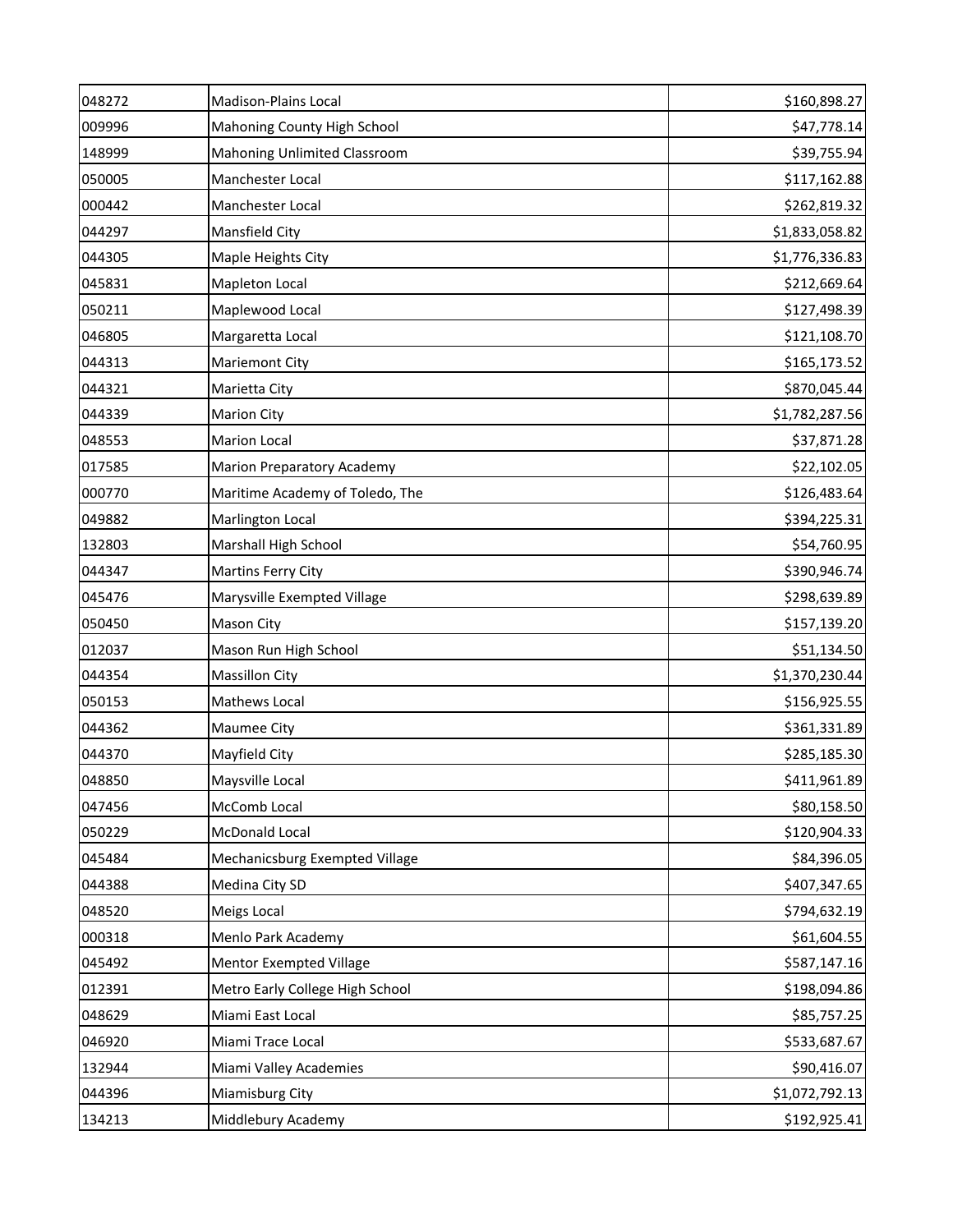| 044404 | Middletown City                             | \$2,993,619.79 |
|--------|---------------------------------------------|----------------|
| 143214 | Middletown Preparatory & Fitness Academy    | \$185,496.33   |
| 000780 | Midnimo Cross Cultural Community School     | \$81,210.10    |
| 048173 | Midview Local                               | \$288,079.44   |
| 045500 | Milford Exempted Village                    | \$491,173.43   |
| 050633 | Millcreek-West Unity Local                  | \$66,163.52    |
| 133561 | Millennium Community School                 | \$354,214.02   |
| 049361 | Miller City-New Cleveland Local             | \$14,873.50    |
| 045518 | Milton-Union Exempted Village               | \$165,959.26   |
| 049890 | Minerva Local                               | \$365,376.31   |
| 049627 | Minford Local                               | \$407,720.52   |
| 045948 | Minster Local                               | \$39,554.66    |
| 046672 | Mississinawa Valley Local                   | \$140,997.32   |
| 050039 | Mogadore Local                              | \$99,584.03    |
| 050740 | Mohawk Local                                | \$74,073.94    |
| 139303 | Monroe Local                                | \$174,939.80   |
| 008064 | Monroe Preparatory Academy                  | \$160,419.90   |
| 047712 | Monroeville Local                           | \$94,790.29    |
| 017259 | Montgomery Preparatory Academy              | \$154,327.78   |
| 045526 | Montpelier Exempted Village                 | \$161,593.06   |
| 048777 | Morgan Local                                | \$597,623.48   |
| 017274 | Mount Auburn Preparatory Academy            | \$155,335.50   |
| 045534 | Mount Gilead Exempted Village               | \$193,270.77   |
| 044420 | Mount Vernon City                           | \$796,628.54   |
| 044412 | Mt Healthy City                             | \$1,832,768.35 |
| 000953 | Mt. Healthy Preparatory and Fitness Academy | \$165,018.14   |
| 044438 | Napoleon Area City                          | \$269,470.42   |
| 049270 | National Trail Local                        | \$191,132.69   |
| 012030 | Near West Intergenerational School          | \$106,356.79   |
| 044446 | Nelsonville-York City                       | \$444,459.75   |
| 046995 | New Albany-Plain Local                      | \$262,507.04   |
| 044461 | New Boston Local                            | \$230,137.99   |
| 045955 | New Bremen Local                            | \$42,580.51    |
| 045963 | New Knoxville Local                         | \$18,137.65    |
| 048710 | New Lebanon Local School District           | \$284,428.22   |
| 044479 | New Lexington School District               | \$569,646.84   |
| 047720 | New London Local                            | \$213,330.63   |
| 046136 | New Miami Local                             | \$233,268.08   |
| 044487 | New Philadelphia City                       | \$574,436.76   |
| 045559 | New Richmond Exempted Village               | \$350,191.72   |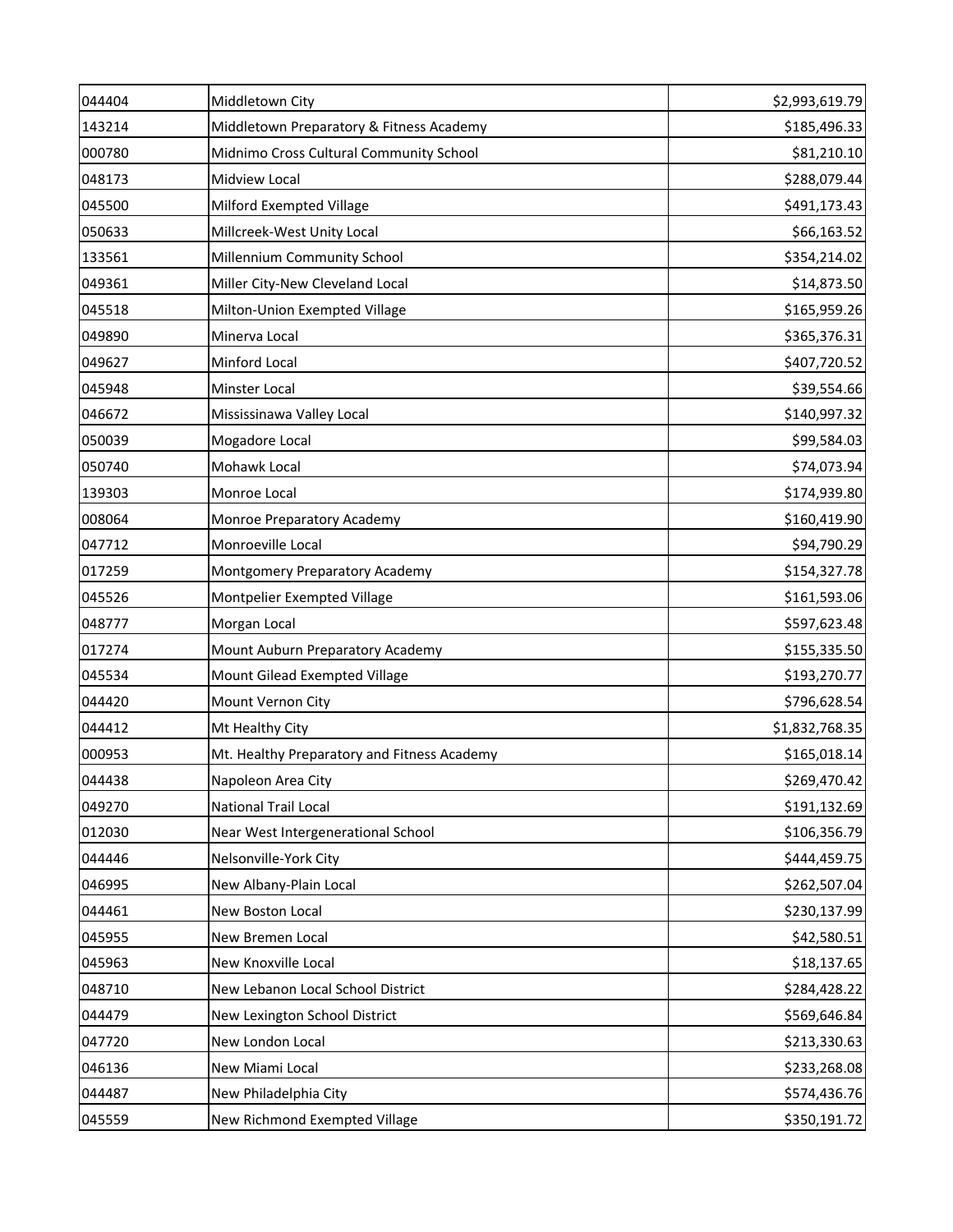| 049718 | New Riegel Local                           | \$25,811.82    |
|--------|--------------------------------------------|----------------|
| 044453 | Newark City                                | \$2,279,255.16 |
| 047217 | Newbury Local                              | \$57,750.56    |
| 045542 | Newcomerstown Exempted Village             | \$345,272.65   |
| 045567 | Newton Falls Exempted Village              | \$244,154.82   |
| 048637 | Newton Local                               | \$39,615.32    |
| 044495 | <b>Niles City</b>                          | \$913,743.97   |
| 008278 | Noble Academy-Cleveland                    | \$228,525.65   |
| 008280 | Noble Academy-Columbus                     | \$207,970.11   |
| 048900 | Noble Local                                | \$157,778.67   |
| 050047 | Nordonia Hills City                        | \$252,098.00   |
| 050708 | North Baltimore Local                      | \$111,578.30   |
| 044503 | North Canton City                          | \$301,008.65   |
| 012054 | North Central Academy                      | \$24,655.39    |
| 050641 | North Central Local                        | \$69,176.10    |
| 044511 | North College Hill City                    | \$892,714.50   |
| 017538 | North Columbus Preparatory Academy         | \$39,580.86    |
| 143529 | North Dayton School Of Science & Discovery | \$504,607.76   |
| 048025 | North Fork Local                           | \$239,190.22   |
| 044529 | North Olmsted City                         | \$789,560.02   |
| 044537 | North Ridgeville City                      | \$257,459.47   |
| 044545 | North Royalton City                        | \$311,102.98   |
| 050336 | North Union Local School District          | \$120,709.85   |
| 008282 | North Woods Career Prep High School        | \$27,679.42    |
| 011923 | Northeast Ohio College Preparatory School  | \$337,482.95   |
| 046250 | Northeastern Local                         | \$242,035.23   |
| 046722 | Northeastern Local                         | \$120,324.28   |
| 049056 | Northern Local                             | \$319,446.51   |
| 000511 | Northland Preparatory and Fitness Academy  | \$188,881.09   |
| 048728 | Northmont City                             | \$562,905.68   |
| 048819 | Northmor Local                             | \$266,451.05   |
| 048033 | Northridge Local                           | \$115,915.92   |
| 048736 | Northridge Local                           | \$1,209,457.13 |
| 049908 | Northwest Local                            | \$204,424.70   |
| 049635 | Northwest Local                            | \$469,602.89   |
| 047365 | Northwest Local                            | \$2,734,646.35 |
| 046268 | Northwestern Local                         | \$208,427.89   |
| 050575 | Northwestern Local                         | \$210,226.03   |
| 050716 | Northwood Local Schools                    | \$96,842.12    |
| 044552 | Norton City                                | \$193,074.10   |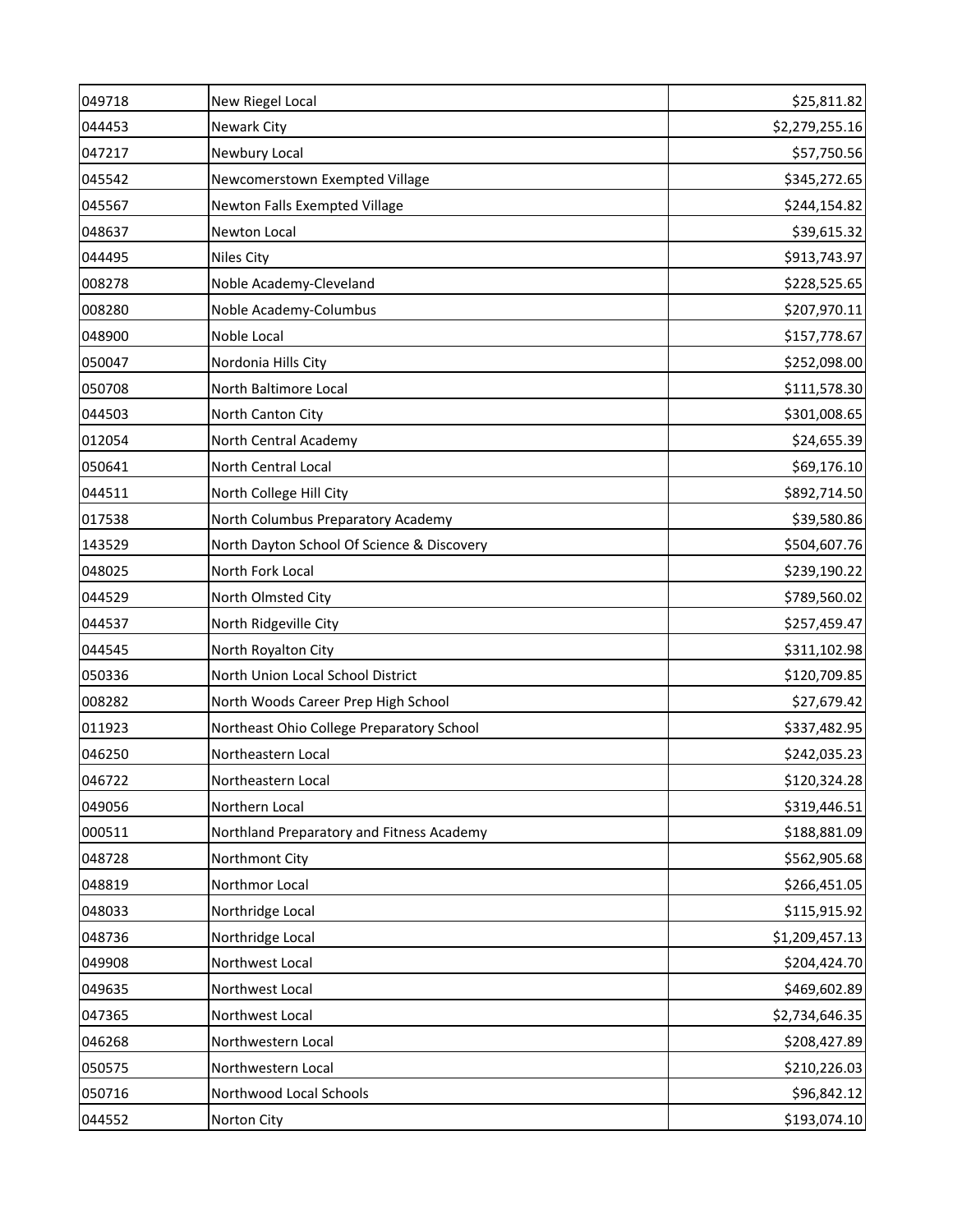| 044560 | Norwalk City                       | \$630,858.00   |
|--------|------------------------------------|----------------|
| 050567 | Norwayne Local                     | \$161,217.90   |
| 044578 | Norwood City                       | \$932,762.47   |
| 047761 | Oak Hill Union Local               | \$370,217.92   |
| 047373 | Oak Hills Local                    | \$1,056,631.06 |
| 044586 | Oakwood City                       | \$166,907.88   |
| 044594 | Oberlin City Schools               | \$207,116.73   |
| 013253 | Ohio College Preparatory School    | \$175,916.35   |
| 000236 | Ohio Connections Academy, Inc      | \$1,104,930.43 |
| 014067 | <b>Ohio Construction Academy</b>   | \$17,149.33    |
| 017643 | Ohio Digital Learning School       | \$64,295.74    |
| 142950 | Ohio Virtual Academy               | \$4,048,850.19 |
| 012038 | Old Brook High School              | \$83,337.31    |
| 049726 | Old Fort Local                     | \$44,756.97    |
| 046763 | Olentangy Local                    | \$247,029.94   |
| 046573 | <b>Olmsted Falls City</b>          | \$214,570.07   |
| 049478 | Ontario Local                      | \$143,016.41   |
| 046581 | <b>Orange City</b>                 | \$178,136.87   |
| 016837 | <b>Orchard Park Academy</b>        | \$143,425.31   |
| 044602 | Oregon City                        | \$444,676.05   |
| 000559 | Orion Academy                      | \$377,519.83   |
| 044610 | Orrville City                      | \$272,517.89   |
| 049916 | Osnaburg Local                     | \$104,370.86   |
| 050724 | Otsego Local                       | \$147,829.03   |
| 048215 | Ottawa Hills Local                 | \$53,867.41    |
| 049379 | <b>Ottawa-Glandorf Local</b>       | \$104,744.32   |
| 049387 | Ottoville Local                    | \$10,317.77    |
| 044628 | Painesville City Local             | \$983,409.55   |
| 049510 | Paint Valley Local                 | \$256,645.97   |
| 049395 | Pandora-Gilboa Local               | \$34,284.04    |
| 000941 | Par Excellence Academy             | \$131,920.36   |
| 048579 | Parkway Local                      | \$128,239.69   |
| 044636 | Parma City                         | \$2,385,194.51 |
| 000138 | Pathway School of Discovery        | \$418,564.44   |
| 047597 | Patrick Henry Local                | \$108,855.48   |
| 012045 | <b>Patriot Preparatory Academy</b> | \$239,045.48   |
| 045575 | <b>Paulding Exempted Village</b>   | \$249,512.42   |
| 010182 | Performance Academy Eastland       | \$196,339.12   |
| 046813 | Perkins Local                      | \$147,514.13   |
| 049924 | Perry Local                        | \$537,108.59   |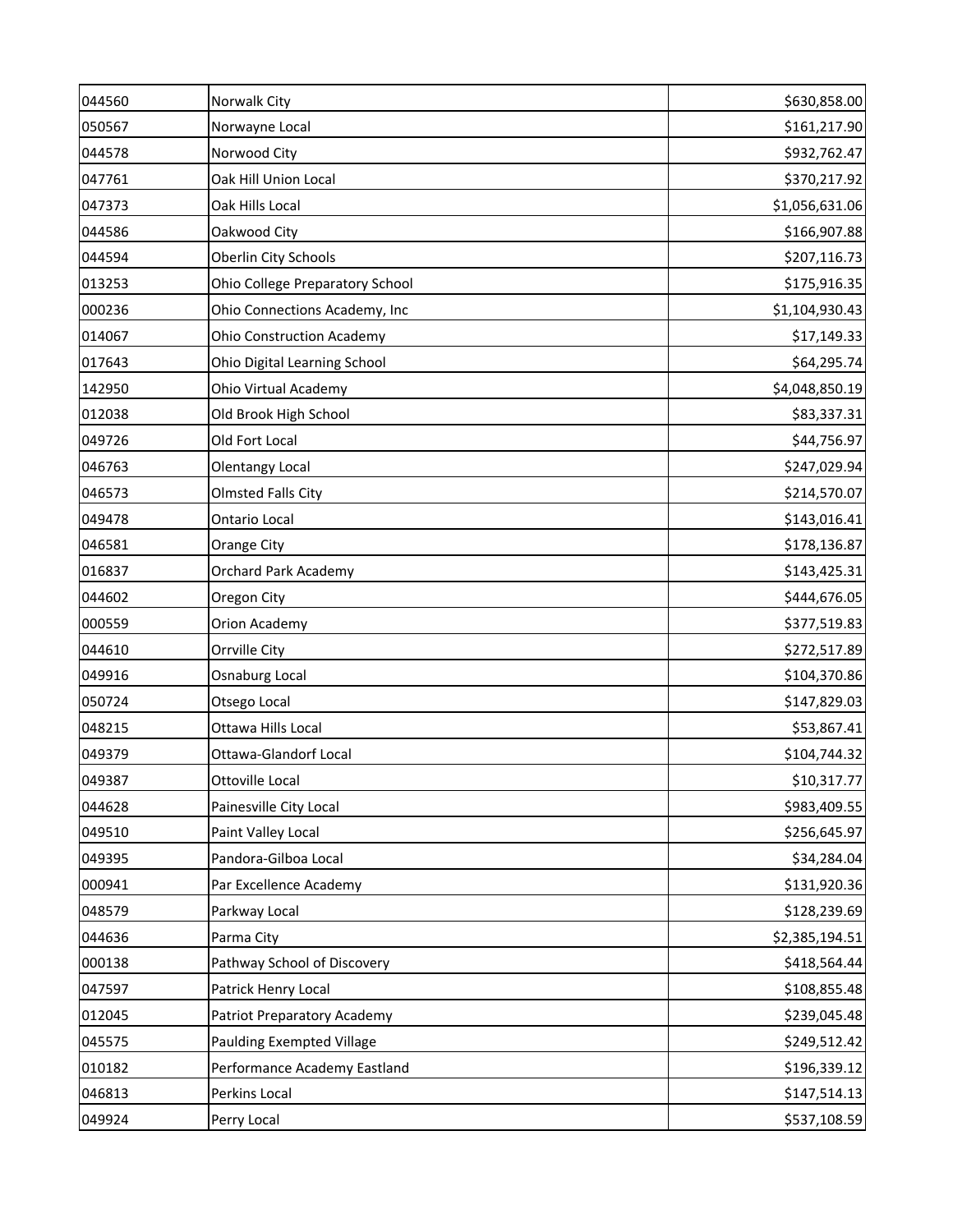| 045781 | Perry Local                         | \$161,733.68   |
|--------|-------------------------------------|----------------|
| 047902 | Perry Local                         | \$142,296.96   |
| 045583 | Perrysburg Exempted Village         | \$96,901.81    |
| 047076 | Pettisville Local                   | \$19,413.73    |
| 133504 | Phoenix Community Learning Ctr      | \$335,762.25   |
| 046896 | Pickerington Local                  | \$705,049.34   |
| 047084 | Pike-Delta-York Local               | \$133,185.03   |
| 000543 | Pinnacle Academy                    | \$389,513.34   |
| 044644 | Piqua City                          | \$782,225.09   |
| 049932 | Plain Local                         | \$1,133,659.48 |
| 048421 | Pleasant Local                      | \$176,864.67   |
| 049460 | Plymouth-Shiloh Local               | \$203,040.81   |
| 048348 | Poland Local                        | \$130,691.32   |
| 044651 | Port Clinton City                   | \$318,868.31   |
| 044669 | Portsmouth City                     | \$1,400,839.91 |
| 049288 | Preble Shawnee Local                | \$181,143.17   |
| 044677 | Princeton City                      | \$1,574,741.43 |
| 000936 | Promise Academy                     | \$78,981.71    |
| 045880 | Pymatuning Valley Local             | \$612,324.78   |
| 000241 | Quaker Digital Academy              | \$111,394.53   |
| 133785 | Queen City Career Prep High School  | \$40,460.93    |
| 044685 | Ravenna City                        | \$651,219.42   |
| 044693 | <b>Reading Community City</b>       | \$357,303.74   |
| 017490 | <b>ReGeneration Bond Hill</b>       | \$85,710.75    |
| 012036 | Regent High School                  | \$85,207.78    |
| 011439 | Renaissance Academy                 | \$118,579.09   |
| 050054 | Revere Local                        | \$100,641.70   |
| 047001 | Reynoldsburg City                   | \$1,291,720.61 |
| 133736 | Richard Allen Academy               | \$130,671.29   |
| 133348 | <b>Richard Allen Preparatory</b>    | \$288,552.14   |
| 046599 | Richmond Heights Local              | \$240,167.71   |
| 048439 | Ridgedale Local                     | \$95,685.71    |
| 047506 | <b>Ridgemont Local</b>              | \$101,033.44   |
| 046474 | Ridgewood Local                     | \$285,236.28   |
| 046078 | Ripley-Union-Lewis-Huntington Local | \$267,220.09   |
| 013999 | Rise & Shine Academy                | \$77,981.71    |
| 045591 | <b>Rittman Exempted Village</b>     | \$234,143.22   |
| 133488 | River Gate High School              | \$53,460.29    |
| 048447 | <b>River Valley Local</b>           | \$209,624.06   |
| 046482 | River View Local                    | \$526,460.40   |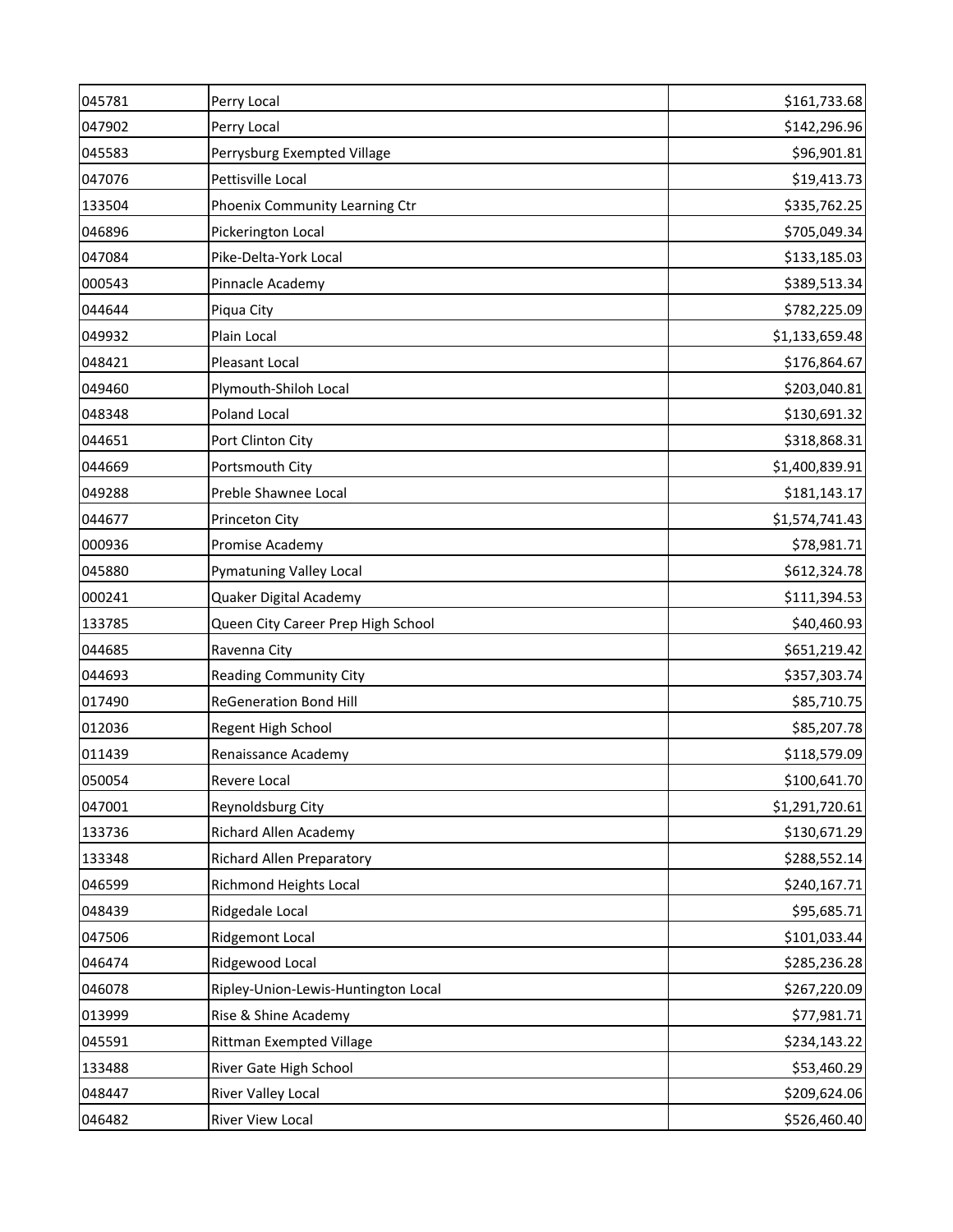| 047514 | Riverdale Local                    | \$150,131.47   |
|--------|------------------------------------|----------------|
| 133678 | Riverside Academy                  | \$202,161.21   |
| 047894 | Riverside Local                    | \$436,471.56   |
| 048090 | Riverside Local                    | \$126,943.33   |
| 012040 | Road to Success Academy            | \$42,846.49    |
| 047944 | Rock Hill Local                    | \$778,741.46   |
| 044701 | Rocky River City                   | \$178,369.91   |
| 047308 | <b>Rolling Hills Local</b>         | \$528,231.82   |
| 049213 | Rootstown Local                    | \$95,583.39    |
| 046144 | Ross Local                         | \$193,481.09   |
| 045609 | Rossford Exempted Village          | \$202,667.96   |
| 049817 | Russia Local                       | \$14,684.86    |
| 044735 | Salem City                         | \$625,947.21   |
| 044743 | Sandusky City                      | \$1,477,599.63 |
| 049940 | Sandy Valley Local                 | \$250,000.43   |
| 147231 | <b>Schnee Learning Center</b>      | \$27,887.64    |
| 049130 | Scioto Valley Local                | \$466,545.11   |
| 143644 | Sciotoville                        | \$281,535.52   |
| 048355 | Sebring Local                      | \$148,034.24   |
| 049684 | Seneca East Local                  | \$80,872.27    |
| 046003 | Shadyside Local                    | \$84,559.98    |
| 044750 | Shaker Heights City                | \$624,510.90   |
| 045799 | Shawnee Local                      | \$210,549.76   |
| 044768 | Sheffield-Sheffield Lake City      | \$258,235.82   |
| 044776 | Shelby City                        | \$298,550.57   |
| 044784 | Sidney City                        | \$652,606.94   |
| 149302 | Skyway Career Prep High School     | \$54,567.96    |
| 016812 | <b>SMART Academy</b>               | \$66,706.82    |
| 046607 | Solon City                         | \$308,495.24   |
| 047738 | South Central Local                | \$190,706.02   |
| 016829 | South Columbus Preparatory Academy | \$99,809.91    |
| 044792 | South Euclid-Lyndhurst City        | \$786,315.53   |
| 047951 | South Point Local                  | \$649,081.39   |
| 048363 | South Range Local                  | \$91,883.96    |
| 008281 | South Scioto Academy               | \$159,126.26   |
| 050583 | Southeast Local                    | \$770,606.71   |
| 049221 | Southeast Local                    | \$225,989.96   |
| 046276 | Southeastern Local                 | \$117,403.75   |
| 049528 | Southeastern Local                 | \$234,138.67   |
| 049064 | Southern Local                     | \$305,343.81   |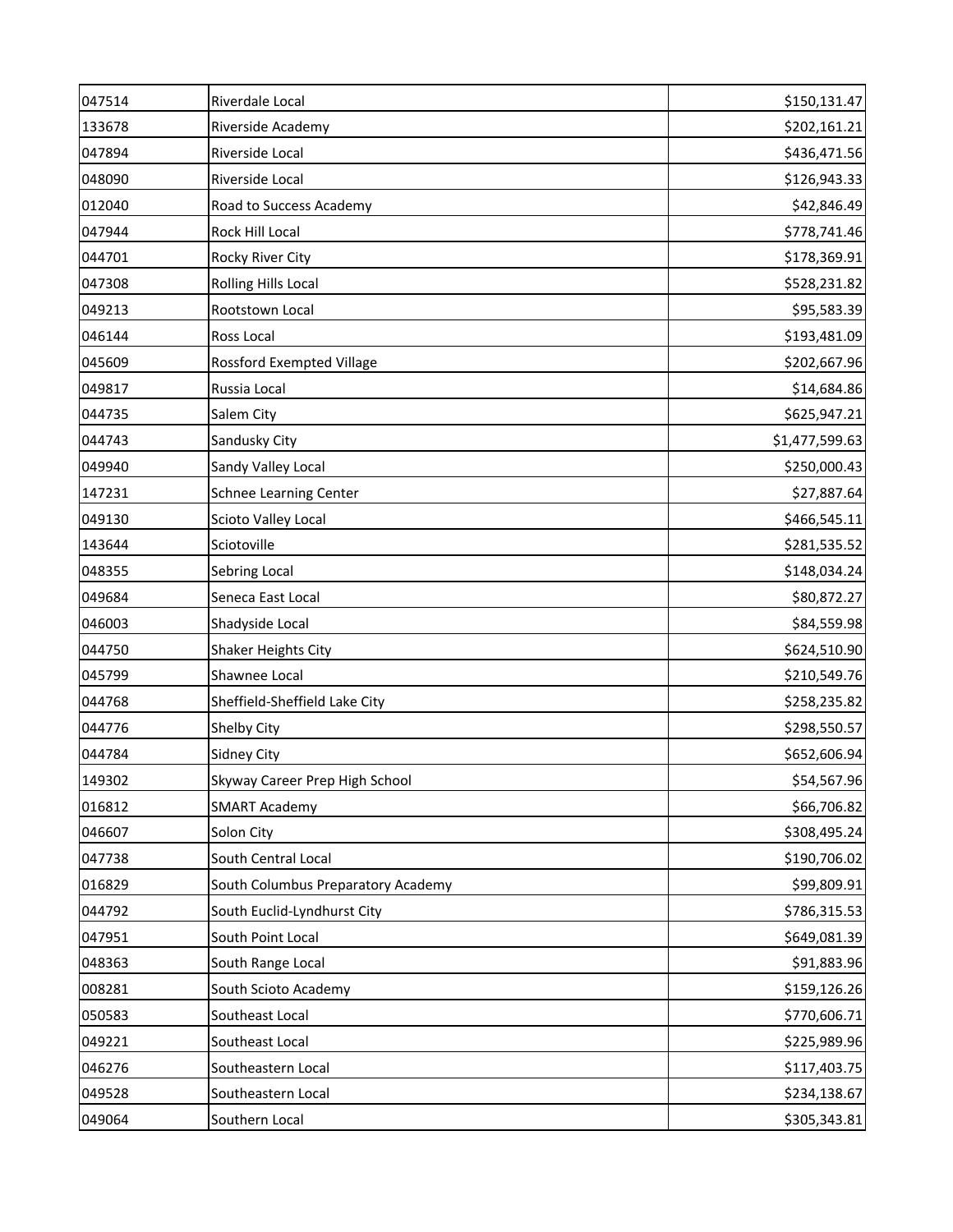| 046441 | Southern Local                                               | \$213,855.65   |
|--------|--------------------------------------------------------------|----------------|
| 048538 | Southern Local                                               | \$196,073.16   |
| 050237 | Southington Local                                            | \$74,022.62    |
| 012105 | Southside Academy                                            | \$156,636.96   |
| 048041 | Southwest Licking Local                                      | \$366,933.91   |
| 047381 | Southwest Local                                              | \$749,216.25   |
| 016850 | Southwest Ohio Preparatory School                            | \$260,074.76   |
| 044800 | South-Western City                                           | \$6,474,615.84 |
| 045807 | Spencerville Local                                           | \$124,894.11   |
| 050427 | Springboro Community City                                    | \$97,311.99    |
| 044818 | Springfield City School District                             | \$3,457,948.60 |
| 048223 | Springfield Local                                            | \$679,763.21   |
| 050062 | Springfield Local                                            | \$431,370.55   |
| 048371 | Springfield Local                                            | \$146,047.93   |
| 000510 | Springfield Preparatory and Fitness Academy                  | \$89,954.36    |
| 044719 | St Bernard-Elmwood Place City                                | \$333,385.19   |
| 045997 | St Clairsville-Richland City                                 | \$157,607.18   |
| 048587 | St Henry Consolidated Local                                  | \$20,143.38    |
| 044727 | St Marys City                                                | \$254,359.12   |
| 000855 | Stambaugh Charter Academy                                    | \$391,863.46   |
| 142901 | <b>Stark High School</b>                                     | \$35,863.36    |
| 012644 | <b>STEAM Academy of Warren</b>                               | \$197,590.85   |
| 013147 | STEAM Academy of Warrensville Heights                        | \$106,295.25   |
| 014927 | <b>Steel Academy</b>                                         | \$49,429.85    |
| 013148 | <b>Stepstone Academy</b>                                     | \$213,779.62   |
| 044826 | Steubenville City                                            | \$1,140,426.91 |
| 044834 | Stow-Munroe Falls City School District                       | \$340,092.13   |
| 050294 | Strasburg-Franklin Local                                     | \$98,598.01    |
| 049239 | Streetsboro City                                             | \$204,369.08   |
| 044842 | Strongsville City                                            | \$407,127.70   |
| 044859 | <b>Struthers City</b>                                        | \$527,709.97   |
| 050658 | <b>Stryker Local</b>                                         | \$92,446.01    |
| 009953 | Sullivant Avenue Community School                            | \$206,169.68   |
| 000301 | Summit Academy - Toledo                                      | \$116,817.35   |
| 133587 | Summit Academy Akron Elementary School                       | \$86,860.39    |
| 132779 | Summit Academy Akron Middle School                           | \$45,627.31    |
| 000616 | Summit Academy Alternative LearnersWarren Middle & Secondary | \$60,262.36    |
| 000306 | Summit Academy Community School - Cincinnati                 | \$86,197.45    |
| 000297 | Summit Academy Community School - Dayton                     | \$88,678.68    |
| 000629 | Summit Academy Community School - Painesville                | \$29,580.16    |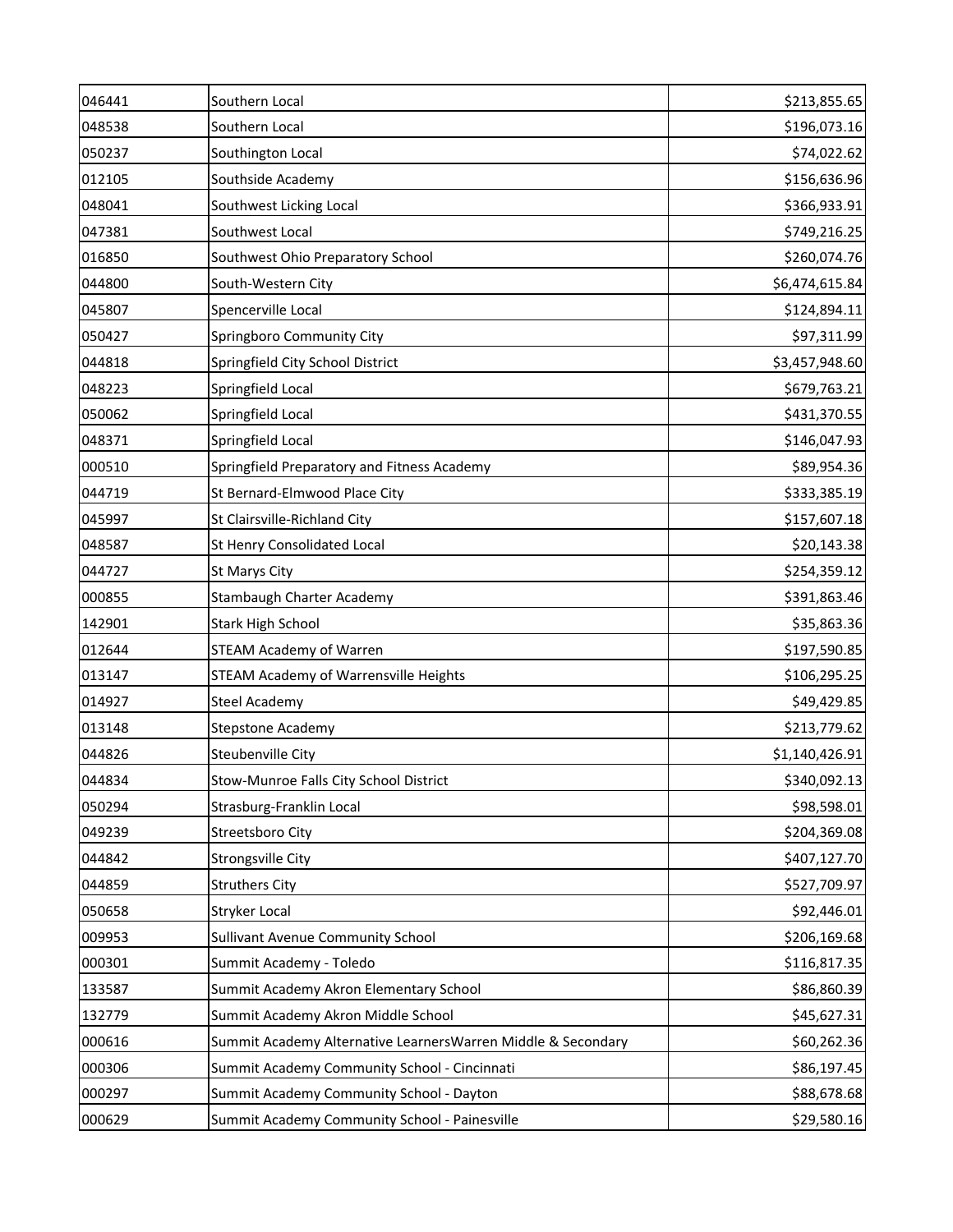| 132761 | Summit Academy Community School Alternative Learners -Xenia  | \$71,755.13     |
|--------|--------------------------------------------------------------|-----------------|
| 133322 | Summit Academy Community School Alternative Learners-Lorain  | \$75,764.51     |
| 133306 | Summit Academy Community School for Alternative Learn-Canton | \$84,004.13     |
| 000296 | Summit Academy Community School-Columbus                     | \$39,227.45     |
| 000302 | Summit Academy Community School-Parma                        | \$126,007.70    |
| 000305 | Summit Academy Community School-Warren                       | \$81,983.97     |
| 000610 | Summit Academy Middle School - Columbus                      | \$36,108.45     |
| 000609 | Summit Academy School - Lorain                               | \$85,676.40     |
| 000298 | Summit Academy Secondary - Akron                             | \$46,865.41     |
| 000300 | Summit Academy Secondary - Canton                            | \$54,418.23     |
| 000303 | Summit Academy Secondary - Youngstown                        | \$160,480.00    |
| 000634 | Summit Academy Secondary School - Middletown                 | \$38,463.40     |
| 000621 | Summit Academy Transition High School Dayton                 | \$110,539.55    |
| 000608 | Summit Academy Transition High School-Cincinnati             | \$38,548.01     |
| 000623 | Summit Academy-Youngstown                                    | \$184,271.46    |
| 132746 | Summit Acdy Comm Schl for Alternative Learners of Middletown | \$45,836.54     |
| 013175 | SunBridge Schools                                            | \$213,862.58    |
| 047092 | Swanton Local                                                | \$165,575.44    |
| 048652 | Switzerland of Ohio Local                                    | \$600,491.30    |
| 044867 | <b>Sycamore Community City</b>                               | \$355,852.94    |
| 044875 | Sylvania Schools                                             | \$719,149.44    |
| 047969 | Symmes Valley Local                                          | \$178,423.37    |
| 133330 | T.C.P. World Academy                                         | \$326,953.79    |
| 014904 | T2 Honors Academy                                            | \$66,270.91     |
| 046151 | Talawanda City                                               | \$290,118.94    |
| 044883 | <b>Tallmadge City</b>                                        | \$295,759.79    |
| 049098 | <b>Teays Valley Local</b>                                    | \$332,565.25    |
| 046243 | Tecumseh Local                                               | \$606,826.61    |
| 012528 | The Academy for Urban Scholars                               | \$108,960.53    |
| 143297 | The Autism Academy Of Learning                               | \$19,531.50     |
| 000576 | The Dream Academy Community School                           | \$113,640.18    |
| 011967 | The Richland School of Academic Arts                         | \$143,496.07    |
| 047399 | Three Rivers Local                                           | \$357,779.05    |
| 044891 | Tiffin City                                                  | \$445,068.80    |
| 045617 | <b>Tipp City Exempted Village</b>                            | \$145,313.80    |
| 044909 | <b>Toledo City</b>                                           | \$14,119,218.27 |
| 000951 | Toledo Preparatory and Fitness Academy                       | \$137,234.25    |
| 133942 | Toledo School For The Arts                                   | \$163,120.50    |
| 148981 | <b>Tomorrow Center</b>                                       | \$45,300.90     |
| 044917 | <b>Toronto City</b>                                          | \$221,068.60    |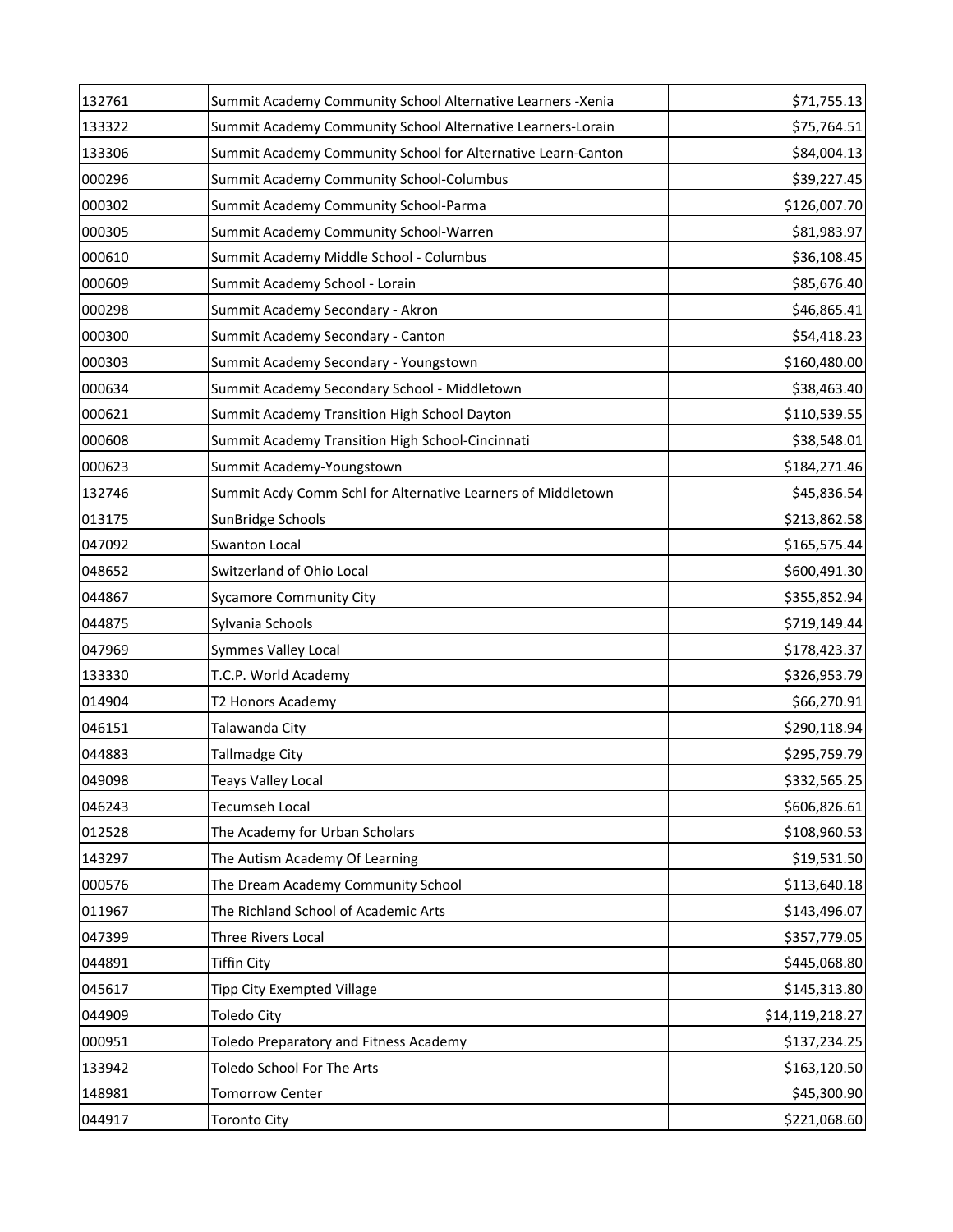| 012867 | Townsend North Community School            | \$338,037.01   |
|--------|--------------------------------------------|----------------|
| 133868 | Towpath Trail High School                  | \$111,765.76   |
| 143305 | <b>TRECA Digital Academy</b>               | \$575,630.67   |
| 046201 | <b>Triad Local</b>                         | \$120,189.40   |
| 091397 | <b>Tri-County North Local</b>              | \$143,762.67   |
| 045922 | Trimble Local                              | \$405,473.78   |
| 048876 | Tri-Valley Local                           | \$515,966.11   |
| 046680 | Tri-Village Local                          | \$107,130.56   |
| 050591 | <b>Triway Local</b>                        | \$402,645.43   |
| 143206 | Trotwood Preparatory & Fitness Academy     | \$232,462.21   |
| 048694 | Trotwood-Madison City                      | \$1,788,097.59 |
| 044925 | <b>Troy City</b>                           | \$555,838.64   |
| 050302 | Tuscarawas Valley Local                    | \$159,052.08   |
| 049957 | <b>Tuslaw Local</b>                        | \$151,986.61   |
| 049296 | Twin Valley Community Local                | \$142,525.97   |
| 050070 | <b>Twinsburg City</b>                      | \$313,018.80   |
| 046011 | <b>Union Local</b>                         | \$147,607.01   |
| 049536 | Union-Scioto Local                         | \$464,400.84   |
| 046458 | <b>United Local</b>                        | \$209,838.76   |
| 014467 | United Preparatory Academy                 | \$151,941.59   |
| 016858 | United Preparatory Academy East            | \$81,200.88    |
| 012541 | University of Cleveland Preparatory School | \$254,366.85   |
| 044933 | <b>Upper Arlington City</b>                | \$304,438.98   |
| 045625 | <b>Upper Sandusky Exempted Village</b>     | \$189,968.07   |
| 047522 | <b>Upper Scioto Valley Local</b>           | \$154,837.52   |
| 015714 | Urban Early College Network                | \$65,794.88    |
| 044941 | Urbana City                                | \$450,239.28   |
| 014830 | Utica Shale Academy of Ohio                | \$16,932.83    |
| 049643 | Valley Local                               | \$211,990.82   |
| 014943 | Valley STEM+ME2 Academy                    | \$50,801.81    |
| 048744 | Valley View Local                          | \$234,323.13   |
| 047464 | Van Buren Local                            | \$46,698.96    |
| 044966 | Van Wert City                              | \$326,151.67   |
| 044958 | Vandalia-Butler City                       | \$422,585.18   |
| 047472 | Vanlue Local                               | \$22,249.75    |
| 046821 | Vermilion Local                            | \$271,651.84   |
| 045633 | Versailles Exempted Village                | \$68,785.96    |
| 011291 | <b>Village Preparatory School Cliffs</b>   | \$486,211.82   |
| 015722 | Village Preparatory School Willard         | \$225,247.35   |
| 013034 | Village Preparatory School Woodland Hills  | \$501,214.82   |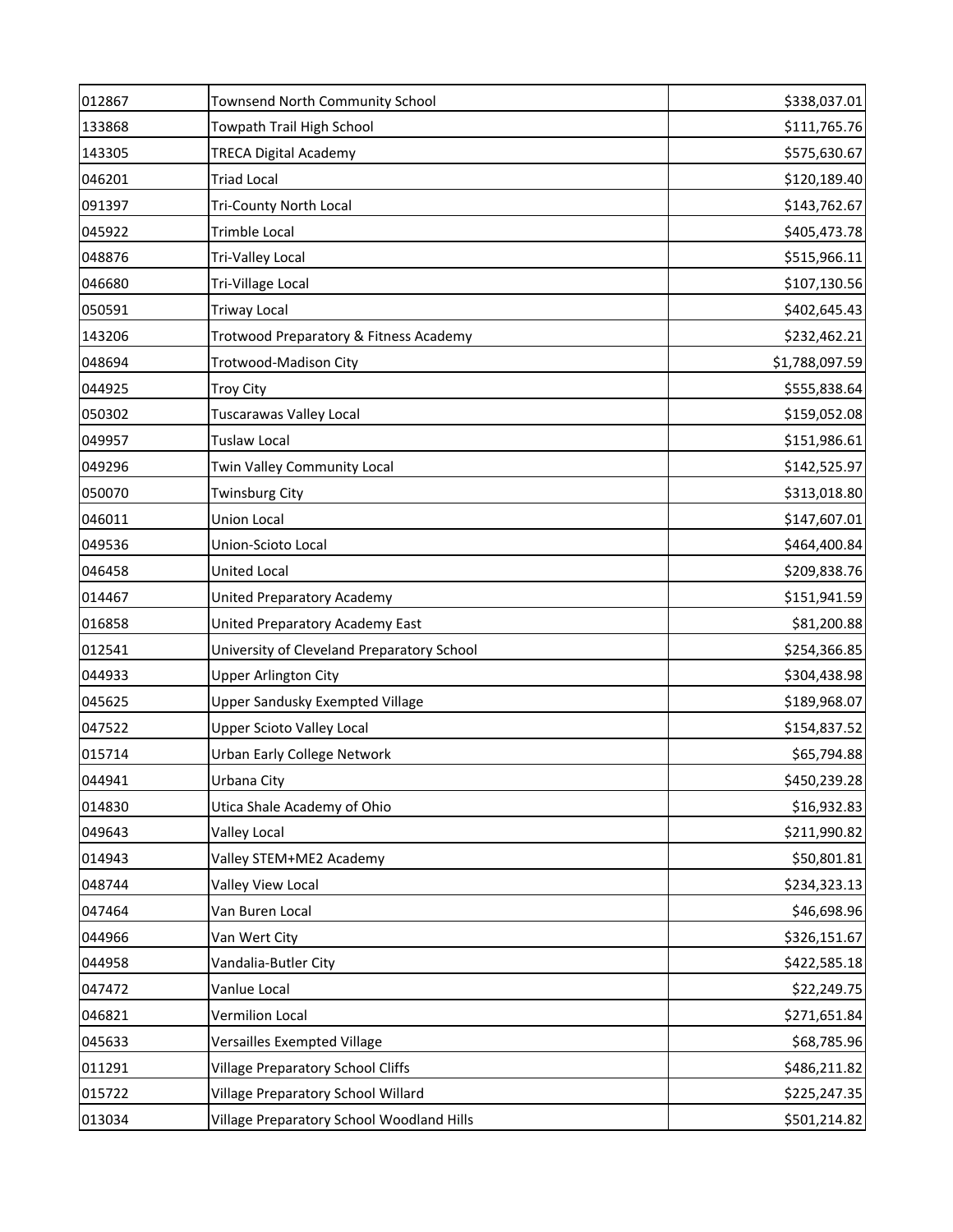| 050393 | Vinton County Local                     | \$684,434.92   |
|--------|-----------------------------------------|----------------|
| 044974 | <b>Wadsworth City</b>                   | \$283,123.82   |
| 046904 | <b>Walnut Township Local</b>            | \$83,463.58    |
| 044982 | Wapakoneta City                         | \$326,580.01   |
| 044990 | Warren City                             | \$3,478,327.03 |
| 050500 | Warren Local                            | \$301,027.61   |
| 045005 | Warrensville Heights City               | \$955,701.67   |
| 045013 | Washington Court House City             | \$616,767.64   |
| 048231 | <b>Washington Local</b>                 | \$1,598,602.72 |
| 133280 | <b>Washington Park Community School</b> | \$162,041.50   |
| 049650 | Washington-Nile Local                   | \$433,665.33   |
| 049247 | Waterloo Local                          | \$130,680.08   |
| 045641 | <b>Wauseon Exempted Village</b>         | \$191,935.57   |
| 049148 | <b>Waverly City</b>                     | \$534,529.82   |
| 050468 | Wayne Local                             | \$65,927.58    |
| 049031 | Wayne Trace Local                       | \$129,898.00   |
| 045971 | Waynesfield-Goshen Local                | \$57,954.08    |
| 050252 | Weathersfield Local                     | \$147,400.44   |
| 045658 | Wellington Exempted Village             | \$141,256.42   |
| 045021 | <b>Wellston City</b>                    | \$558,219.61   |
| 045039 | Wellsville Local                        | \$303,695.46   |
| 048389 | West Branch Local                       | \$372,252.94   |
| 045054 | <b>West Carrollton City</b>             | \$1,001,424.46 |
| 151175 | West Central Learning Academy II        | \$36,860.17    |
| 046359 | West Clermont Local                     | \$1,146,903.80 |
| 047225 | West Geauga Local                       | \$79,328.51    |
| 047696 | West Holmes Local                       | \$620,038.82   |
| 046219 | West Liberty-Salem Local                | \$103,833.60   |
| 048884 | West Muskingum Local                    | \$289,772.66   |
| 014189 | West Park Academy                       | \$161,647.82   |
| 143313 | <b>West Preparatory Academy</b>         | \$181,148.23   |
| 046060 | Western Brown Local                     | \$652,513.07   |
| 049155 | Western Local                           | \$427,633.40   |
| 047746 | Western Reserve Local                   | \$172,098.65   |
| 048397 | Western Reserve Local                   | \$43,969.95    |
| 045047 | Westerville City                        | \$2,075,999.08 |
| 049106 | Westfall Local                          | \$248,305.42   |
| 045062 | Westlake City                           | \$340,763.14   |
| 000875 | Westside Academy                        | \$119,148.29   |
| 015741 | <b>Westwood Preparatory Academy</b>     | \$117,653.96   |